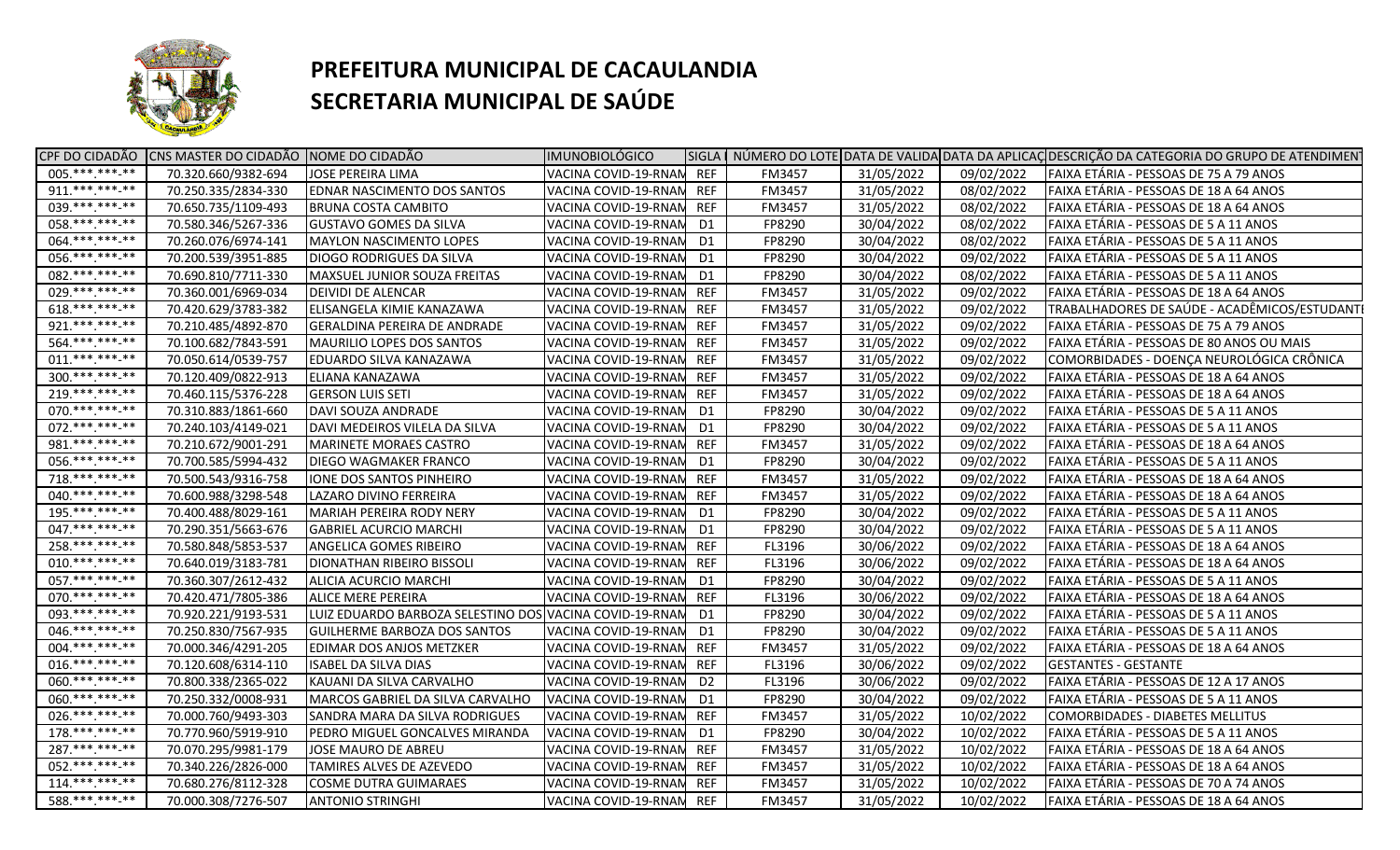

| 70.820.864/4354-947<br><b>RITA BATISTI STRINGHI</b><br>VACINA COVID-19-RNAN REF<br>FM3457<br>31/05/2022<br>10/02/2022<br>FAIXA ETÁRIA - PESSOAS DE 18 A 64 ANOS<br>762.*******-**<br>31/05/2022<br>70.780.061/7448-811<br>JACIMARA ROSA BOLLIS BONNO<br>VACINA COVID-19-RNAN<br><b>REF</b><br>FM3457<br>10/02/2022<br>FAIXA ETÁRIA - PESSOAS DE 18 A 64 ANOS<br>$001.****.***_{-*}$<br>70.090.498/4088-997<br>VACINA COVID-19-RNAN<br>31/05/2022<br>FAIXA ETÁRIA - PESSOAS DE 18 A 64 ANOS<br><b>IVONICE SANTOS MATOS</b><br><b>REF</b><br>FM3457<br>10/02/2022<br>053. *** *** **<br>70.070.345/7996-480<br>VACINA COVID-19-RNAN<br><b>REF</b><br>FM3457<br>31/05/2022<br>09/02/2022<br>FAIXA ETÁRIA - PESSOAS DE 18 A 64 ANOS<br>IRIS FOLHA BRANCA XAVIER<br>756.**********<br>70.680.775/9412-327<br>31/05/2022<br>FAIXA ETÁRIA - PESSOAS DE 18 A 64 ANOS<br>ANDREA VIEIRA DO NASCIMENTO<br>VACINA COVID-19-RNAN<br><b>REF</b><br>FM3457<br>09/02/2022<br>017. *** *** -**<br>70.300.981/5030-670<br>PAULO SERGIO MIRANDA DE FREITAS<br>VACINA COVID-19-RNAN<br><b>REF</b><br>FM3457<br>31/05/2022<br>09/02/2022<br>FAIXA ETÁRIA - PESSOAS DE 18 A 64 ANOS<br>767.***.***.**<br>70.100.081/8098-697<br><b>AZAEL BENTO</b><br>VACINA COVID-19-RNAM<br><b>REF</b><br>FM3457<br>31/05/2022<br>09/02/2022<br>FAIXA ETÁRIA - PESSOAS DE 18 A 64 ANOS<br>$651.****.**.**$<br>70.020.494/4701-430<br><b>MARLENE ZANBOM</b><br>FM3457<br>31/05/2022<br>09/02/2022<br>FAIXA ETÁRIA - PESSOAS DE 18 A 64 ANOS<br>VACINA COVID-19-RNAM<br><b>REF</b><br>942.**********<br>70.760.729/9457-195<br><b>REF</b><br>FM3457<br>31/05/2022<br>10/02/2022<br>JULIVAL SANTOS COSTA<br>VACINA COVID-19-RNAN<br>FAIXA ETÁRIA - PESSOAS DE 18 A 64 ANOS<br>706.*******-**<br>70.000.530/9412-004<br><b>MIKAELY MATOS COSTA</b><br>VACINA COVID-19-RNAN<br>FP8290<br>30/04/2022<br>10/02/2022<br>FAIXA ETÁRIA - PESSOAS DE 5 A 11 ANOS<br>D1<br>009. *** *** -**<br>70.450.835/7909-712<br>31/05/2022<br>10/02/2022<br>FAIXA ETÁRIA - PESSOAS DE 18 A 64 ANOS<br>DAIANI DAMASCENO DE MOURA MACHA VACINA COVID-19-RNAN<br><b>REF</b><br>FM3457<br>$010.*******-**$<br>FAIXA ETÁRIA - PESSOAS DE 18 A 64 ANOS<br>70.060.890/9031-661<br>LEONICE RODRIGUES DOS SANTOS<br>VACINA COVID-19-RNAM<br><b>REF</b><br>FM3457<br>31/05/2022<br>10/02/2022<br>$136.*******.**$<br>FAIXA ETÁRIA - PESSOAS DE 18 A 64 ANOS<br>70.540.140/8241-899<br>DARCI CARLOS SIMOURA<br>VACINA COVID-19-RNAM<br>REF<br>FM3457<br>31/05/2022<br>11/02/2022<br>754.***.***-**<br>70.180.929/8878-074<br>LIDIANE APARECIDA ABRANTES SOARES<br>VACINA COVID-19-RNAN<br>FM3457<br>31/05/2022<br>11/02/2022<br>FAIXA ETÁRIA - PESSOAS DE 18 A 64 ANOS<br>REF<br>530.***.***.**<br>70.620.400/8509-269<br>FAIXA ETÁRIA - PESSOAS DE 18 A 64 ANOS<br>PAULO CEZAR SANTOS DA SILVA<br>VACINA COVID-19-RNAN<br><b>REF</b><br>FM3457<br>31/05/2022<br>11/02/2022<br>069. *** *** -**<br>70.460.065/8438-222<br>30/04/2022<br>11/02/2022<br>FAIXA ETÁRIA - PESSOAS DE 5 A 11 ANOS<br><b>INACIO VIEIRA NUNES</b><br>VACINA COVID-19-RNAM<br>FP8290<br>D1<br>090.***.***-**<br>70.630.362/4760-980<br>11/02/2022<br>FAIXA ETÁRIA - PESSOAS DE 5 A 11 ANOS<br><b>ISAAC VIEIRA NUNES</b><br>VACINA COVID-19-RNAN<br>D1<br>FP8290<br>30/04/2022<br>486.**********<br>FAIXA ETÁRIA - PESSOAS DE 18 A 64 ANOS<br>70.000.845/9220-707<br>SILVIO LUIZ DE OLIVEIRA<br>VACINA COVID-19-RNAM<br>REF<br><b>FM3457</b><br>31/05/2022<br>11/02/2022<br>059. *** *** **<br>70.260.129/2412-343<br>VACINA COVID-19-RNAN<br><b>FM3457</b><br>31/05/2022<br>11/02/2022<br>FAIXA ETÁRIA - PESSOAS DE 18 A 64 ANOS<br>SABRINA DA SILVA LOPES<br>D1<br>517.***.***.**<br>70.860.907/9554-485<br>REF<br>FM3457<br>31/05/2022<br>11/02/2022<br>FAIXA ETÁRIA - PESSOAS DE 18 A 64 ANOS<br>LEONIR TERRES DE OLIVEIRA<br>VACINA COVID-19-RNAN<br>$174.******$<br>11/02/2022<br>70.080.348/5274-485<br><b>EMERSON DE SOUZA MARTINS</b><br>VACINA COVID-19-RNAM<br>FL3196<br>30/06/2022<br>FAIXA ETÁRIA - PESSOAS DE 18 A 64 ANOS<br>D1<br>829.**********<br>11/02/2022<br>70.000.692/7107-007<br>ALVINA DRZERMISKI DE OLIVEIRA<br>VACINA COVID-19-RNAN<br><b>REF</b><br>FL3196<br>30/06/2022<br>FAIXA ETÁRIA - PESSOAS DE 18 A 64 ANOS<br>287.***.***.**<br>70.060.294/1649-661<br>31/05/2022<br>FAIXA ETÁRIA - PESSOAS DE 18 A 64 ANOS<br>JOSE APARECIDO FERREIRA<br>VACINA COVID-19-RNAM<br>REF<br><b>FM3457</b><br>28/01/2022<br>$198.*******.**$<br>70.310.061/0033-490<br>VACINA COVID-19-RNAN<br>FM3457<br>31/05/2022<br>28/01/2022<br>FAIXA ETÁRIA - PESSOAS DE 75 A 79 ANOS<br><b>ANTONIO LOPES FERREIRA</b><br>REF<br>724.**********<br>70.050.710/3927-456<br>31/05/2022<br>FAIXA ETÁRIA - PESSOAS DE 18 A 64 ANOS<br>NELCI SOARES ALES<br>VACINA COVID-19-RNAN<br>FM3457<br>28/01/2022<br>D1<br>669.*** ***-**<br>70.140.563/0059-431<br>VACINA COVID-19-RNAN<br><b>REF</b><br>31/05/2022<br>FAIXA ETÁRIA - PESSOAS DE 18 A 64 ANOS<br>LIDIA CORDEIRO DE OLIVEIRA<br>FM3457<br>28/01/2022<br>$771.****.**$<br>70.000.417/3359-505<br>JOILSON BATISTA ALMEIDA<br>VACINA COVID-19-RNAN<br><b>REF</b><br>31/05/2022<br>28/01/2022<br>FAIXA ETÁRIA - PESSOAS DE 18 A 64 ANOS<br><b>FM3457</b><br>$011.****.**.**$<br>70.500.143/5622-656<br>VACINA COVID-19-RNAN<br><b>REF</b><br>31/05/2022<br>28/01/2022<br>COMORBIDADES - HIPERTENSÃO DE DIFÍCIL CONTROLE (<br>EDICLEIA MORAIS DE DEUS<br><b>FM3457</b><br>009.***.***-**<br>70.200.236/3806-388<br>31/05/2022<br>28/01/2022<br>FAIXA ETÁRIA - PESSOAS DE 18 A 64 ANOS<br>LILIANE DE JESUS DOS SANTOS<br>VACINA COVID-19-RNAN<br>D <sub>2</sub><br><b>FM3457</b><br>069. *** *** **<br>FP1176<br>31/03/2022<br>70.060.994/5810-870<br>MIGUEL SALES BATISTA<br>VACINA COVID-19-RNAN<br>D1<br>31/01/2022<br>FAIXA ETÁRIA - PESSOAS DE 5 A 11 ANOS<br>959.**********<br><b>REF</b><br>31/05/2022<br>70.430.851/8092-692<br><b>ERICA SALES BATISTA</b><br>VACINA COVID-19-RNAN<br>FM3457<br>31/01/2022<br>TRABALHADORES DA EDUCAÇÃO - ENSINO BÁSICO<br>605. *** *** **<br>70.840.328/2093-868<br>MARIA SOBRAL DE FARIAS<br><b>REF</b><br>31/05/2022<br>FAIXA ETÁRIA - PESSOAS DE 18 A 64 ANOS<br>VACINA COVID-19-RNAN<br><b>FM3457</b><br>31/01/2022<br>057. *** *** **<br>70.200.236/3344-686<br>FP1176<br>31/03/2022<br>FAIXA ETÁRIA - PESSOAS DE 5 A 11 ANOS<br>EVELLYN VICTORIA PAIXAO COELHO<br>VACINA COVID-19-RNAN<br>31/01/2022<br>D1<br>008.**********<br>70.210.573/6306-492<br><b>GESSICA PEREIRA DA SILVA</b><br>31/05/2022<br>TRABALHADORES DE SAÚDE - PSICÓLOGO<br>VACINA COVID-19-RNAN<br>REF<br>FM3457<br>31/01/2022<br>059.***.***-**<br>FAIXA ETÁRIA - PESSOAS DE 5 A 11 ANOS<br>89.800.413/5015-494<br>PALOMA DE ALMEIDA<br>VACINA COVID-19-RNAN<br>FP1176<br>31/03/2022<br>31/01/2022<br>D1<br>620.***.***-**<br>70.050.258/2605-654<br>31/05/2022<br>FAIXA ETÁRIA - PESSOAS DE 18 A 64 ANOS<br>MANOEL DA SILVA BRASIL<br>VACINA COVID-19-RNAN<br><b>REF</b><br>FM3457<br>31/01/2022<br>062. *** *** **<br>70.860.607/5195-283<br>VACINA COVID-19-RNAN<br>FP1176<br>31/03/2022<br>FAIXA ETÁRIA - PESSOAS DE 5 A 11 ANOS<br><b>DAVID PIEPER NETO</b><br>D1<br>31/01/2022<br>$284.******-*$<br>70.520.040/8365-378<br>VACINA COVID-19-RNAM REF<br>31/05/2022<br>FAIXA ETÁRIA - PESSOAS DE 70 A 74 ANOS<br><b>EDVALDO PEREIRA DA SILVA</b><br>FM3457<br>31/01/2022 |                | CPF DO CIDADÃO CNS MASTER DO CIDADÃO NOME DO CIDADÃO | <b>IMUNOBIOLÓGICO</b> |  |  | SIGLA   NÚMERO DO LOTE DATA DE VALIDA DATA DA APLICAÇ DESCRIÇÃO DA CATEGORIA DO GRUPO DE ATENDIMENT |
|----------------------------------------------------------------------------------------------------------------------------------------------------------------------------------------------------------------------------------------------------------------------------------------------------------------------------------------------------------------------------------------------------------------------------------------------------------------------------------------------------------------------------------------------------------------------------------------------------------------------------------------------------------------------------------------------------------------------------------------------------------------------------------------------------------------------------------------------------------------------------------------------------------------------------------------------------------------------------------------------------------------------------------------------------------------------------------------------------------------------------------------------------------------------------------------------------------------------------------------------------------------------------------------------------------------------------------------------------------------------------------------------------------------------------------------------------------------------------------------------------------------------------------------------------------------------------------------------------------------------------------------------------------------------------------------------------------------------------------------------------------------------------------------------------------------------------------------------------------------------------------------------------------------------------------------------------------------------------------------------------------------------------------------------------------------------------------------------------------------------------------------------------------------------------------------------------------------------------------------------------------------------------------------------------------------------------------------------------------------------------------------------------------------------------------------------------------------------------------------------------------------------------------------------------------------------------------------------------------------------------------------------------------------------------------------------------------------------------------------------------------------------------------------------------------------------------------------------------------------------------------------------------------------------------------------------------------------------------------------------------------------------------------------------------------------------------------------------------------------------------------------------------------------------------------------------------------------------------------------------------------------------------------------------------------------------------------------------------------------------------------------------------------------------------------------------------------------------------------------------------------------------------------------------------------------------------------------------------------------------------------------------------------------------------------------------------------------------------------------------------------------------------------------------------------------------------------------------------------------------------------------------------------------------------------------------------------------------------------------------------------------------------------------------------------------------------------------------------------------------------------------------------------------------------------------------------------------------------------------------------------------------------------------------------------------------------------------------------------------------------------------------------------------------------------------------------------------------------------------------------------------------------------------------------------------------------------------------------------------------------------------------------------------------------------------------------------------------------------------------------------------------------------------------------------------------------------------------------------------------------------------------------------------------------------------------------------------------------------------------------------------------------------------------------------------------------------------------------------------------------------------------------------------------------------------------------------------------------------------------------------------------------------------------------------------------------------------------------------------------------------------------------------------------------------------------------------------------------------------------------------------------------------------------------------------------------------------------------------------------------------------------------------------------------------------------------------------------------------------------------------------------------------------------------------------------------------------------------------------------------------------------------------------------------------------------------------------------------------------------------------------------------------------------------------------------------------------------------------------------------------------------------------------------------------------------------------------------------------------------------------------------------------------------------------------------------------------------------------------------------------------------------------------------------------------------------------------------------------------------------------------------------------------------------------------------------------------------------------------------------------------------------------------------------------------------------------------------------------------------------------------------------------------------------------------------------------------------------------------------------------------------------------------------------------------------------------------------------------------------------------------------------------------------------------------------------------------------------------------------------------------------------------------------------------------------------------------------------------------------------------------------------------------------------------------------------------------------------|----------------|------------------------------------------------------|-----------------------|--|--|-----------------------------------------------------------------------------------------------------|
|                                                                                                                                                                                                                                                                                                                                                                                                                                                                                                                                                                                                                                                                                                                                                                                                                                                                                                                                                                                                                                                                                                                                                                                                                                                                                                                                                                                                                                                                                                                                                                                                                                                                                                                                                                                                                                                                                                                                                                                                                                                                                                                                                                                                                                                                                                                                                                                                                                                                                                                                                                                                                                                                                                                                                                                                                                                                                                                                                                                                                                                                                                                                                                                                                                                                                                                                                                                                                                                                                                                                                                                                                                                                                                                                                                                                                                                                                                                                                                                                                                                                                                                                                                                                                                                                                                                                                                                                                                                                                                                                                                                                                                                                                                                                                                                                                                                                                                                                                                                                                                                                                                                                                                                                                                                                                                                                                                                                                                                                                                                                                                                                                                                                                                                                                                                                                                                                                                                                                                                                                                                                                                                                                                                                                                                                                                                                                                                                                                                                                                                                                                                                                                                                                                                                                                                                                                                                                                                                                                                                                                                                                                                                                                                                                                                                                                                                                    | 490.***.***-** |                                                      |                       |  |  |                                                                                                     |
|                                                                                                                                                                                                                                                                                                                                                                                                                                                                                                                                                                                                                                                                                                                                                                                                                                                                                                                                                                                                                                                                                                                                                                                                                                                                                                                                                                                                                                                                                                                                                                                                                                                                                                                                                                                                                                                                                                                                                                                                                                                                                                                                                                                                                                                                                                                                                                                                                                                                                                                                                                                                                                                                                                                                                                                                                                                                                                                                                                                                                                                                                                                                                                                                                                                                                                                                                                                                                                                                                                                                                                                                                                                                                                                                                                                                                                                                                                                                                                                                                                                                                                                                                                                                                                                                                                                                                                                                                                                                                                                                                                                                                                                                                                                                                                                                                                                                                                                                                                                                                                                                                                                                                                                                                                                                                                                                                                                                                                                                                                                                                                                                                                                                                                                                                                                                                                                                                                                                                                                                                                                                                                                                                                                                                                                                                                                                                                                                                                                                                                                                                                                                                                                                                                                                                                                                                                                                                                                                                                                                                                                                                                                                                                                                                                                                                                                                                    |                |                                                      |                       |  |  |                                                                                                     |
|                                                                                                                                                                                                                                                                                                                                                                                                                                                                                                                                                                                                                                                                                                                                                                                                                                                                                                                                                                                                                                                                                                                                                                                                                                                                                                                                                                                                                                                                                                                                                                                                                                                                                                                                                                                                                                                                                                                                                                                                                                                                                                                                                                                                                                                                                                                                                                                                                                                                                                                                                                                                                                                                                                                                                                                                                                                                                                                                                                                                                                                                                                                                                                                                                                                                                                                                                                                                                                                                                                                                                                                                                                                                                                                                                                                                                                                                                                                                                                                                                                                                                                                                                                                                                                                                                                                                                                                                                                                                                                                                                                                                                                                                                                                                                                                                                                                                                                                                                                                                                                                                                                                                                                                                                                                                                                                                                                                                                                                                                                                                                                                                                                                                                                                                                                                                                                                                                                                                                                                                                                                                                                                                                                                                                                                                                                                                                                                                                                                                                                                                                                                                                                                                                                                                                                                                                                                                                                                                                                                                                                                                                                                                                                                                                                                                                                                                                    |                |                                                      |                       |  |  |                                                                                                     |
|                                                                                                                                                                                                                                                                                                                                                                                                                                                                                                                                                                                                                                                                                                                                                                                                                                                                                                                                                                                                                                                                                                                                                                                                                                                                                                                                                                                                                                                                                                                                                                                                                                                                                                                                                                                                                                                                                                                                                                                                                                                                                                                                                                                                                                                                                                                                                                                                                                                                                                                                                                                                                                                                                                                                                                                                                                                                                                                                                                                                                                                                                                                                                                                                                                                                                                                                                                                                                                                                                                                                                                                                                                                                                                                                                                                                                                                                                                                                                                                                                                                                                                                                                                                                                                                                                                                                                                                                                                                                                                                                                                                                                                                                                                                                                                                                                                                                                                                                                                                                                                                                                                                                                                                                                                                                                                                                                                                                                                                                                                                                                                                                                                                                                                                                                                                                                                                                                                                                                                                                                                                                                                                                                                                                                                                                                                                                                                                                                                                                                                                                                                                                                                                                                                                                                                                                                                                                                                                                                                                                                                                                                                                                                                                                                                                                                                                                                    |                |                                                      |                       |  |  |                                                                                                     |
|                                                                                                                                                                                                                                                                                                                                                                                                                                                                                                                                                                                                                                                                                                                                                                                                                                                                                                                                                                                                                                                                                                                                                                                                                                                                                                                                                                                                                                                                                                                                                                                                                                                                                                                                                                                                                                                                                                                                                                                                                                                                                                                                                                                                                                                                                                                                                                                                                                                                                                                                                                                                                                                                                                                                                                                                                                                                                                                                                                                                                                                                                                                                                                                                                                                                                                                                                                                                                                                                                                                                                                                                                                                                                                                                                                                                                                                                                                                                                                                                                                                                                                                                                                                                                                                                                                                                                                                                                                                                                                                                                                                                                                                                                                                                                                                                                                                                                                                                                                                                                                                                                                                                                                                                                                                                                                                                                                                                                                                                                                                                                                                                                                                                                                                                                                                                                                                                                                                                                                                                                                                                                                                                                                                                                                                                                                                                                                                                                                                                                                                                                                                                                                                                                                                                                                                                                                                                                                                                                                                                                                                                                                                                                                                                                                                                                                                                                    |                |                                                      |                       |  |  |                                                                                                     |
|                                                                                                                                                                                                                                                                                                                                                                                                                                                                                                                                                                                                                                                                                                                                                                                                                                                                                                                                                                                                                                                                                                                                                                                                                                                                                                                                                                                                                                                                                                                                                                                                                                                                                                                                                                                                                                                                                                                                                                                                                                                                                                                                                                                                                                                                                                                                                                                                                                                                                                                                                                                                                                                                                                                                                                                                                                                                                                                                                                                                                                                                                                                                                                                                                                                                                                                                                                                                                                                                                                                                                                                                                                                                                                                                                                                                                                                                                                                                                                                                                                                                                                                                                                                                                                                                                                                                                                                                                                                                                                                                                                                                                                                                                                                                                                                                                                                                                                                                                                                                                                                                                                                                                                                                                                                                                                                                                                                                                                                                                                                                                                                                                                                                                                                                                                                                                                                                                                                                                                                                                                                                                                                                                                                                                                                                                                                                                                                                                                                                                                                                                                                                                                                                                                                                                                                                                                                                                                                                                                                                                                                                                                                                                                                                                                                                                                                                                    |                |                                                      |                       |  |  |                                                                                                     |
|                                                                                                                                                                                                                                                                                                                                                                                                                                                                                                                                                                                                                                                                                                                                                                                                                                                                                                                                                                                                                                                                                                                                                                                                                                                                                                                                                                                                                                                                                                                                                                                                                                                                                                                                                                                                                                                                                                                                                                                                                                                                                                                                                                                                                                                                                                                                                                                                                                                                                                                                                                                                                                                                                                                                                                                                                                                                                                                                                                                                                                                                                                                                                                                                                                                                                                                                                                                                                                                                                                                                                                                                                                                                                                                                                                                                                                                                                                                                                                                                                                                                                                                                                                                                                                                                                                                                                                                                                                                                                                                                                                                                                                                                                                                                                                                                                                                                                                                                                                                                                                                                                                                                                                                                                                                                                                                                                                                                                                                                                                                                                                                                                                                                                                                                                                                                                                                                                                                                                                                                                                                                                                                                                                                                                                                                                                                                                                                                                                                                                                                                                                                                                                                                                                                                                                                                                                                                                                                                                                                                                                                                                                                                                                                                                                                                                                                                                    |                |                                                      |                       |  |  |                                                                                                     |
|                                                                                                                                                                                                                                                                                                                                                                                                                                                                                                                                                                                                                                                                                                                                                                                                                                                                                                                                                                                                                                                                                                                                                                                                                                                                                                                                                                                                                                                                                                                                                                                                                                                                                                                                                                                                                                                                                                                                                                                                                                                                                                                                                                                                                                                                                                                                                                                                                                                                                                                                                                                                                                                                                                                                                                                                                                                                                                                                                                                                                                                                                                                                                                                                                                                                                                                                                                                                                                                                                                                                                                                                                                                                                                                                                                                                                                                                                                                                                                                                                                                                                                                                                                                                                                                                                                                                                                                                                                                                                                                                                                                                                                                                                                                                                                                                                                                                                                                                                                                                                                                                                                                                                                                                                                                                                                                                                                                                                                                                                                                                                                                                                                                                                                                                                                                                                                                                                                                                                                                                                                                                                                                                                                                                                                                                                                                                                                                                                                                                                                                                                                                                                                                                                                                                                                                                                                                                                                                                                                                                                                                                                                                                                                                                                                                                                                                                                    |                |                                                      |                       |  |  |                                                                                                     |
|                                                                                                                                                                                                                                                                                                                                                                                                                                                                                                                                                                                                                                                                                                                                                                                                                                                                                                                                                                                                                                                                                                                                                                                                                                                                                                                                                                                                                                                                                                                                                                                                                                                                                                                                                                                                                                                                                                                                                                                                                                                                                                                                                                                                                                                                                                                                                                                                                                                                                                                                                                                                                                                                                                                                                                                                                                                                                                                                                                                                                                                                                                                                                                                                                                                                                                                                                                                                                                                                                                                                                                                                                                                                                                                                                                                                                                                                                                                                                                                                                                                                                                                                                                                                                                                                                                                                                                                                                                                                                                                                                                                                                                                                                                                                                                                                                                                                                                                                                                                                                                                                                                                                                                                                                                                                                                                                                                                                                                                                                                                                                                                                                                                                                                                                                                                                                                                                                                                                                                                                                                                                                                                                                                                                                                                                                                                                                                                                                                                                                                                                                                                                                                                                                                                                                                                                                                                                                                                                                                                                                                                                                                                                                                                                                                                                                                                                                    |                |                                                      |                       |  |  |                                                                                                     |
|                                                                                                                                                                                                                                                                                                                                                                                                                                                                                                                                                                                                                                                                                                                                                                                                                                                                                                                                                                                                                                                                                                                                                                                                                                                                                                                                                                                                                                                                                                                                                                                                                                                                                                                                                                                                                                                                                                                                                                                                                                                                                                                                                                                                                                                                                                                                                                                                                                                                                                                                                                                                                                                                                                                                                                                                                                                                                                                                                                                                                                                                                                                                                                                                                                                                                                                                                                                                                                                                                                                                                                                                                                                                                                                                                                                                                                                                                                                                                                                                                                                                                                                                                                                                                                                                                                                                                                                                                                                                                                                                                                                                                                                                                                                                                                                                                                                                                                                                                                                                                                                                                                                                                                                                                                                                                                                                                                                                                                                                                                                                                                                                                                                                                                                                                                                                                                                                                                                                                                                                                                                                                                                                                                                                                                                                                                                                                                                                                                                                                                                                                                                                                                                                                                                                                                                                                                                                                                                                                                                                                                                                                                                                                                                                                                                                                                                                                    |                |                                                      |                       |  |  |                                                                                                     |
|                                                                                                                                                                                                                                                                                                                                                                                                                                                                                                                                                                                                                                                                                                                                                                                                                                                                                                                                                                                                                                                                                                                                                                                                                                                                                                                                                                                                                                                                                                                                                                                                                                                                                                                                                                                                                                                                                                                                                                                                                                                                                                                                                                                                                                                                                                                                                                                                                                                                                                                                                                                                                                                                                                                                                                                                                                                                                                                                                                                                                                                                                                                                                                                                                                                                                                                                                                                                                                                                                                                                                                                                                                                                                                                                                                                                                                                                                                                                                                                                                                                                                                                                                                                                                                                                                                                                                                                                                                                                                                                                                                                                                                                                                                                                                                                                                                                                                                                                                                                                                                                                                                                                                                                                                                                                                                                                                                                                                                                                                                                                                                                                                                                                                                                                                                                                                                                                                                                                                                                                                                                                                                                                                                                                                                                                                                                                                                                                                                                                                                                                                                                                                                                                                                                                                                                                                                                                                                                                                                                                                                                                                                                                                                                                                                                                                                                                                    |                |                                                      |                       |  |  |                                                                                                     |
|                                                                                                                                                                                                                                                                                                                                                                                                                                                                                                                                                                                                                                                                                                                                                                                                                                                                                                                                                                                                                                                                                                                                                                                                                                                                                                                                                                                                                                                                                                                                                                                                                                                                                                                                                                                                                                                                                                                                                                                                                                                                                                                                                                                                                                                                                                                                                                                                                                                                                                                                                                                                                                                                                                                                                                                                                                                                                                                                                                                                                                                                                                                                                                                                                                                                                                                                                                                                                                                                                                                                                                                                                                                                                                                                                                                                                                                                                                                                                                                                                                                                                                                                                                                                                                                                                                                                                                                                                                                                                                                                                                                                                                                                                                                                                                                                                                                                                                                                                                                                                                                                                                                                                                                                                                                                                                                                                                                                                                                                                                                                                                                                                                                                                                                                                                                                                                                                                                                                                                                                                                                                                                                                                                                                                                                                                                                                                                                                                                                                                                                                                                                                                                                                                                                                                                                                                                                                                                                                                                                                                                                                                                                                                                                                                                                                                                                                                    |                |                                                      |                       |  |  |                                                                                                     |
|                                                                                                                                                                                                                                                                                                                                                                                                                                                                                                                                                                                                                                                                                                                                                                                                                                                                                                                                                                                                                                                                                                                                                                                                                                                                                                                                                                                                                                                                                                                                                                                                                                                                                                                                                                                                                                                                                                                                                                                                                                                                                                                                                                                                                                                                                                                                                                                                                                                                                                                                                                                                                                                                                                                                                                                                                                                                                                                                                                                                                                                                                                                                                                                                                                                                                                                                                                                                                                                                                                                                                                                                                                                                                                                                                                                                                                                                                                                                                                                                                                                                                                                                                                                                                                                                                                                                                                                                                                                                                                                                                                                                                                                                                                                                                                                                                                                                                                                                                                                                                                                                                                                                                                                                                                                                                                                                                                                                                                                                                                                                                                                                                                                                                                                                                                                                                                                                                                                                                                                                                                                                                                                                                                                                                                                                                                                                                                                                                                                                                                                                                                                                                                                                                                                                                                                                                                                                                                                                                                                                                                                                                                                                                                                                                                                                                                                                                    |                |                                                      |                       |  |  |                                                                                                     |
|                                                                                                                                                                                                                                                                                                                                                                                                                                                                                                                                                                                                                                                                                                                                                                                                                                                                                                                                                                                                                                                                                                                                                                                                                                                                                                                                                                                                                                                                                                                                                                                                                                                                                                                                                                                                                                                                                                                                                                                                                                                                                                                                                                                                                                                                                                                                                                                                                                                                                                                                                                                                                                                                                                                                                                                                                                                                                                                                                                                                                                                                                                                                                                                                                                                                                                                                                                                                                                                                                                                                                                                                                                                                                                                                                                                                                                                                                                                                                                                                                                                                                                                                                                                                                                                                                                                                                                                                                                                                                                                                                                                                                                                                                                                                                                                                                                                                                                                                                                                                                                                                                                                                                                                                                                                                                                                                                                                                                                                                                                                                                                                                                                                                                                                                                                                                                                                                                                                                                                                                                                                                                                                                                                                                                                                                                                                                                                                                                                                                                                                                                                                                                                                                                                                                                                                                                                                                                                                                                                                                                                                                                                                                                                                                                                                                                                                                                    |                |                                                      |                       |  |  |                                                                                                     |
|                                                                                                                                                                                                                                                                                                                                                                                                                                                                                                                                                                                                                                                                                                                                                                                                                                                                                                                                                                                                                                                                                                                                                                                                                                                                                                                                                                                                                                                                                                                                                                                                                                                                                                                                                                                                                                                                                                                                                                                                                                                                                                                                                                                                                                                                                                                                                                                                                                                                                                                                                                                                                                                                                                                                                                                                                                                                                                                                                                                                                                                                                                                                                                                                                                                                                                                                                                                                                                                                                                                                                                                                                                                                                                                                                                                                                                                                                                                                                                                                                                                                                                                                                                                                                                                                                                                                                                                                                                                                                                                                                                                                                                                                                                                                                                                                                                                                                                                                                                                                                                                                                                                                                                                                                                                                                                                                                                                                                                                                                                                                                                                                                                                                                                                                                                                                                                                                                                                                                                                                                                                                                                                                                                                                                                                                                                                                                                                                                                                                                                                                                                                                                                                                                                                                                                                                                                                                                                                                                                                                                                                                                                                                                                                                                                                                                                                                                    |                |                                                      |                       |  |  |                                                                                                     |
|                                                                                                                                                                                                                                                                                                                                                                                                                                                                                                                                                                                                                                                                                                                                                                                                                                                                                                                                                                                                                                                                                                                                                                                                                                                                                                                                                                                                                                                                                                                                                                                                                                                                                                                                                                                                                                                                                                                                                                                                                                                                                                                                                                                                                                                                                                                                                                                                                                                                                                                                                                                                                                                                                                                                                                                                                                                                                                                                                                                                                                                                                                                                                                                                                                                                                                                                                                                                                                                                                                                                                                                                                                                                                                                                                                                                                                                                                                                                                                                                                                                                                                                                                                                                                                                                                                                                                                                                                                                                                                                                                                                                                                                                                                                                                                                                                                                                                                                                                                                                                                                                                                                                                                                                                                                                                                                                                                                                                                                                                                                                                                                                                                                                                                                                                                                                                                                                                                                                                                                                                                                                                                                                                                                                                                                                                                                                                                                                                                                                                                                                                                                                                                                                                                                                                                                                                                                                                                                                                                                                                                                                                                                                                                                                                                                                                                                                                    |                |                                                      |                       |  |  |                                                                                                     |
|                                                                                                                                                                                                                                                                                                                                                                                                                                                                                                                                                                                                                                                                                                                                                                                                                                                                                                                                                                                                                                                                                                                                                                                                                                                                                                                                                                                                                                                                                                                                                                                                                                                                                                                                                                                                                                                                                                                                                                                                                                                                                                                                                                                                                                                                                                                                                                                                                                                                                                                                                                                                                                                                                                                                                                                                                                                                                                                                                                                                                                                                                                                                                                                                                                                                                                                                                                                                                                                                                                                                                                                                                                                                                                                                                                                                                                                                                                                                                                                                                                                                                                                                                                                                                                                                                                                                                                                                                                                                                                                                                                                                                                                                                                                                                                                                                                                                                                                                                                                                                                                                                                                                                                                                                                                                                                                                                                                                                                                                                                                                                                                                                                                                                                                                                                                                                                                                                                                                                                                                                                                                                                                                                                                                                                                                                                                                                                                                                                                                                                                                                                                                                                                                                                                                                                                                                                                                                                                                                                                                                                                                                                                                                                                                                                                                                                                                                    |                |                                                      |                       |  |  |                                                                                                     |
|                                                                                                                                                                                                                                                                                                                                                                                                                                                                                                                                                                                                                                                                                                                                                                                                                                                                                                                                                                                                                                                                                                                                                                                                                                                                                                                                                                                                                                                                                                                                                                                                                                                                                                                                                                                                                                                                                                                                                                                                                                                                                                                                                                                                                                                                                                                                                                                                                                                                                                                                                                                                                                                                                                                                                                                                                                                                                                                                                                                                                                                                                                                                                                                                                                                                                                                                                                                                                                                                                                                                                                                                                                                                                                                                                                                                                                                                                                                                                                                                                                                                                                                                                                                                                                                                                                                                                                                                                                                                                                                                                                                                                                                                                                                                                                                                                                                                                                                                                                                                                                                                                                                                                                                                                                                                                                                                                                                                                                                                                                                                                                                                                                                                                                                                                                                                                                                                                                                                                                                                                                                                                                                                                                                                                                                                                                                                                                                                                                                                                                                                                                                                                                                                                                                                                                                                                                                                                                                                                                                                                                                                                                                                                                                                                                                                                                                                                    |                |                                                      |                       |  |  |                                                                                                     |
|                                                                                                                                                                                                                                                                                                                                                                                                                                                                                                                                                                                                                                                                                                                                                                                                                                                                                                                                                                                                                                                                                                                                                                                                                                                                                                                                                                                                                                                                                                                                                                                                                                                                                                                                                                                                                                                                                                                                                                                                                                                                                                                                                                                                                                                                                                                                                                                                                                                                                                                                                                                                                                                                                                                                                                                                                                                                                                                                                                                                                                                                                                                                                                                                                                                                                                                                                                                                                                                                                                                                                                                                                                                                                                                                                                                                                                                                                                                                                                                                                                                                                                                                                                                                                                                                                                                                                                                                                                                                                                                                                                                                                                                                                                                                                                                                                                                                                                                                                                                                                                                                                                                                                                                                                                                                                                                                                                                                                                                                                                                                                                                                                                                                                                                                                                                                                                                                                                                                                                                                                                                                                                                                                                                                                                                                                                                                                                                                                                                                                                                                                                                                                                                                                                                                                                                                                                                                                                                                                                                                                                                                                                                                                                                                                                                                                                                                                    |                |                                                      |                       |  |  |                                                                                                     |
|                                                                                                                                                                                                                                                                                                                                                                                                                                                                                                                                                                                                                                                                                                                                                                                                                                                                                                                                                                                                                                                                                                                                                                                                                                                                                                                                                                                                                                                                                                                                                                                                                                                                                                                                                                                                                                                                                                                                                                                                                                                                                                                                                                                                                                                                                                                                                                                                                                                                                                                                                                                                                                                                                                                                                                                                                                                                                                                                                                                                                                                                                                                                                                                                                                                                                                                                                                                                                                                                                                                                                                                                                                                                                                                                                                                                                                                                                                                                                                                                                                                                                                                                                                                                                                                                                                                                                                                                                                                                                                                                                                                                                                                                                                                                                                                                                                                                                                                                                                                                                                                                                                                                                                                                                                                                                                                                                                                                                                                                                                                                                                                                                                                                                                                                                                                                                                                                                                                                                                                                                                                                                                                                                                                                                                                                                                                                                                                                                                                                                                                                                                                                                                                                                                                                                                                                                                                                                                                                                                                                                                                                                                                                                                                                                                                                                                                                                    |                |                                                      |                       |  |  |                                                                                                     |
|                                                                                                                                                                                                                                                                                                                                                                                                                                                                                                                                                                                                                                                                                                                                                                                                                                                                                                                                                                                                                                                                                                                                                                                                                                                                                                                                                                                                                                                                                                                                                                                                                                                                                                                                                                                                                                                                                                                                                                                                                                                                                                                                                                                                                                                                                                                                                                                                                                                                                                                                                                                                                                                                                                                                                                                                                                                                                                                                                                                                                                                                                                                                                                                                                                                                                                                                                                                                                                                                                                                                                                                                                                                                                                                                                                                                                                                                                                                                                                                                                                                                                                                                                                                                                                                                                                                                                                                                                                                                                                                                                                                                                                                                                                                                                                                                                                                                                                                                                                                                                                                                                                                                                                                                                                                                                                                                                                                                                                                                                                                                                                                                                                                                                                                                                                                                                                                                                                                                                                                                                                                                                                                                                                                                                                                                                                                                                                                                                                                                                                                                                                                                                                                                                                                                                                                                                                                                                                                                                                                                                                                                                                                                                                                                                                                                                                                                                    |                |                                                      |                       |  |  |                                                                                                     |
|                                                                                                                                                                                                                                                                                                                                                                                                                                                                                                                                                                                                                                                                                                                                                                                                                                                                                                                                                                                                                                                                                                                                                                                                                                                                                                                                                                                                                                                                                                                                                                                                                                                                                                                                                                                                                                                                                                                                                                                                                                                                                                                                                                                                                                                                                                                                                                                                                                                                                                                                                                                                                                                                                                                                                                                                                                                                                                                                                                                                                                                                                                                                                                                                                                                                                                                                                                                                                                                                                                                                                                                                                                                                                                                                                                                                                                                                                                                                                                                                                                                                                                                                                                                                                                                                                                                                                                                                                                                                                                                                                                                                                                                                                                                                                                                                                                                                                                                                                                                                                                                                                                                                                                                                                                                                                                                                                                                                                                                                                                                                                                                                                                                                                                                                                                                                                                                                                                                                                                                                                                                                                                                                                                                                                                                                                                                                                                                                                                                                                                                                                                                                                                                                                                                                                                                                                                                                                                                                                                                                                                                                                                                                                                                                                                                                                                                                                    |                |                                                      |                       |  |  |                                                                                                     |
|                                                                                                                                                                                                                                                                                                                                                                                                                                                                                                                                                                                                                                                                                                                                                                                                                                                                                                                                                                                                                                                                                                                                                                                                                                                                                                                                                                                                                                                                                                                                                                                                                                                                                                                                                                                                                                                                                                                                                                                                                                                                                                                                                                                                                                                                                                                                                                                                                                                                                                                                                                                                                                                                                                                                                                                                                                                                                                                                                                                                                                                                                                                                                                                                                                                                                                                                                                                                                                                                                                                                                                                                                                                                                                                                                                                                                                                                                                                                                                                                                                                                                                                                                                                                                                                                                                                                                                                                                                                                                                                                                                                                                                                                                                                                                                                                                                                                                                                                                                                                                                                                                                                                                                                                                                                                                                                                                                                                                                                                                                                                                                                                                                                                                                                                                                                                                                                                                                                                                                                                                                                                                                                                                                                                                                                                                                                                                                                                                                                                                                                                                                                                                                                                                                                                                                                                                                                                                                                                                                                                                                                                                                                                                                                                                                                                                                                                                    |                |                                                      |                       |  |  |                                                                                                     |
|                                                                                                                                                                                                                                                                                                                                                                                                                                                                                                                                                                                                                                                                                                                                                                                                                                                                                                                                                                                                                                                                                                                                                                                                                                                                                                                                                                                                                                                                                                                                                                                                                                                                                                                                                                                                                                                                                                                                                                                                                                                                                                                                                                                                                                                                                                                                                                                                                                                                                                                                                                                                                                                                                                                                                                                                                                                                                                                                                                                                                                                                                                                                                                                                                                                                                                                                                                                                                                                                                                                                                                                                                                                                                                                                                                                                                                                                                                                                                                                                                                                                                                                                                                                                                                                                                                                                                                                                                                                                                                                                                                                                                                                                                                                                                                                                                                                                                                                                                                                                                                                                                                                                                                                                                                                                                                                                                                                                                                                                                                                                                                                                                                                                                                                                                                                                                                                                                                                                                                                                                                                                                                                                                                                                                                                                                                                                                                                                                                                                                                                                                                                                                                                                                                                                                                                                                                                                                                                                                                                                                                                                                                                                                                                                                                                                                                                                                    |                |                                                      |                       |  |  |                                                                                                     |
|                                                                                                                                                                                                                                                                                                                                                                                                                                                                                                                                                                                                                                                                                                                                                                                                                                                                                                                                                                                                                                                                                                                                                                                                                                                                                                                                                                                                                                                                                                                                                                                                                                                                                                                                                                                                                                                                                                                                                                                                                                                                                                                                                                                                                                                                                                                                                                                                                                                                                                                                                                                                                                                                                                                                                                                                                                                                                                                                                                                                                                                                                                                                                                                                                                                                                                                                                                                                                                                                                                                                                                                                                                                                                                                                                                                                                                                                                                                                                                                                                                                                                                                                                                                                                                                                                                                                                                                                                                                                                                                                                                                                                                                                                                                                                                                                                                                                                                                                                                                                                                                                                                                                                                                                                                                                                                                                                                                                                                                                                                                                                                                                                                                                                                                                                                                                                                                                                                                                                                                                                                                                                                                                                                                                                                                                                                                                                                                                                                                                                                                                                                                                                                                                                                                                                                                                                                                                                                                                                                                                                                                                                                                                                                                                                                                                                                                                                    |                |                                                      |                       |  |  |                                                                                                     |
|                                                                                                                                                                                                                                                                                                                                                                                                                                                                                                                                                                                                                                                                                                                                                                                                                                                                                                                                                                                                                                                                                                                                                                                                                                                                                                                                                                                                                                                                                                                                                                                                                                                                                                                                                                                                                                                                                                                                                                                                                                                                                                                                                                                                                                                                                                                                                                                                                                                                                                                                                                                                                                                                                                                                                                                                                                                                                                                                                                                                                                                                                                                                                                                                                                                                                                                                                                                                                                                                                                                                                                                                                                                                                                                                                                                                                                                                                                                                                                                                                                                                                                                                                                                                                                                                                                                                                                                                                                                                                                                                                                                                                                                                                                                                                                                                                                                                                                                                                                                                                                                                                                                                                                                                                                                                                                                                                                                                                                                                                                                                                                                                                                                                                                                                                                                                                                                                                                                                                                                                                                                                                                                                                                                                                                                                                                                                                                                                                                                                                                                                                                                                                                                                                                                                                                                                                                                                                                                                                                                                                                                                                                                                                                                                                                                                                                                                                    |                |                                                      |                       |  |  |                                                                                                     |
|                                                                                                                                                                                                                                                                                                                                                                                                                                                                                                                                                                                                                                                                                                                                                                                                                                                                                                                                                                                                                                                                                                                                                                                                                                                                                                                                                                                                                                                                                                                                                                                                                                                                                                                                                                                                                                                                                                                                                                                                                                                                                                                                                                                                                                                                                                                                                                                                                                                                                                                                                                                                                                                                                                                                                                                                                                                                                                                                                                                                                                                                                                                                                                                                                                                                                                                                                                                                                                                                                                                                                                                                                                                                                                                                                                                                                                                                                                                                                                                                                                                                                                                                                                                                                                                                                                                                                                                                                                                                                                                                                                                                                                                                                                                                                                                                                                                                                                                                                                                                                                                                                                                                                                                                                                                                                                                                                                                                                                                                                                                                                                                                                                                                                                                                                                                                                                                                                                                                                                                                                                                                                                                                                                                                                                                                                                                                                                                                                                                                                                                                                                                                                                                                                                                                                                                                                                                                                                                                                                                                                                                                                                                                                                                                                                                                                                                                                    |                |                                                      |                       |  |  |                                                                                                     |
|                                                                                                                                                                                                                                                                                                                                                                                                                                                                                                                                                                                                                                                                                                                                                                                                                                                                                                                                                                                                                                                                                                                                                                                                                                                                                                                                                                                                                                                                                                                                                                                                                                                                                                                                                                                                                                                                                                                                                                                                                                                                                                                                                                                                                                                                                                                                                                                                                                                                                                                                                                                                                                                                                                                                                                                                                                                                                                                                                                                                                                                                                                                                                                                                                                                                                                                                                                                                                                                                                                                                                                                                                                                                                                                                                                                                                                                                                                                                                                                                                                                                                                                                                                                                                                                                                                                                                                                                                                                                                                                                                                                                                                                                                                                                                                                                                                                                                                                                                                                                                                                                                                                                                                                                                                                                                                                                                                                                                                                                                                                                                                                                                                                                                                                                                                                                                                                                                                                                                                                                                                                                                                                                                                                                                                                                                                                                                                                                                                                                                                                                                                                                                                                                                                                                                                                                                                                                                                                                                                                                                                                                                                                                                                                                                                                                                                                                                    |                |                                                      |                       |  |  |                                                                                                     |
|                                                                                                                                                                                                                                                                                                                                                                                                                                                                                                                                                                                                                                                                                                                                                                                                                                                                                                                                                                                                                                                                                                                                                                                                                                                                                                                                                                                                                                                                                                                                                                                                                                                                                                                                                                                                                                                                                                                                                                                                                                                                                                                                                                                                                                                                                                                                                                                                                                                                                                                                                                                                                                                                                                                                                                                                                                                                                                                                                                                                                                                                                                                                                                                                                                                                                                                                                                                                                                                                                                                                                                                                                                                                                                                                                                                                                                                                                                                                                                                                                                                                                                                                                                                                                                                                                                                                                                                                                                                                                                                                                                                                                                                                                                                                                                                                                                                                                                                                                                                                                                                                                                                                                                                                                                                                                                                                                                                                                                                                                                                                                                                                                                                                                                                                                                                                                                                                                                                                                                                                                                                                                                                                                                                                                                                                                                                                                                                                                                                                                                                                                                                                                                                                                                                                                                                                                                                                                                                                                                                                                                                                                                                                                                                                                                                                                                                                                    |                |                                                      |                       |  |  |                                                                                                     |
|                                                                                                                                                                                                                                                                                                                                                                                                                                                                                                                                                                                                                                                                                                                                                                                                                                                                                                                                                                                                                                                                                                                                                                                                                                                                                                                                                                                                                                                                                                                                                                                                                                                                                                                                                                                                                                                                                                                                                                                                                                                                                                                                                                                                                                                                                                                                                                                                                                                                                                                                                                                                                                                                                                                                                                                                                                                                                                                                                                                                                                                                                                                                                                                                                                                                                                                                                                                                                                                                                                                                                                                                                                                                                                                                                                                                                                                                                                                                                                                                                                                                                                                                                                                                                                                                                                                                                                                                                                                                                                                                                                                                                                                                                                                                                                                                                                                                                                                                                                                                                                                                                                                                                                                                                                                                                                                                                                                                                                                                                                                                                                                                                                                                                                                                                                                                                                                                                                                                                                                                                                                                                                                                                                                                                                                                                                                                                                                                                                                                                                                                                                                                                                                                                                                                                                                                                                                                                                                                                                                                                                                                                                                                                                                                                                                                                                                                                    |                |                                                      |                       |  |  |                                                                                                     |
|                                                                                                                                                                                                                                                                                                                                                                                                                                                                                                                                                                                                                                                                                                                                                                                                                                                                                                                                                                                                                                                                                                                                                                                                                                                                                                                                                                                                                                                                                                                                                                                                                                                                                                                                                                                                                                                                                                                                                                                                                                                                                                                                                                                                                                                                                                                                                                                                                                                                                                                                                                                                                                                                                                                                                                                                                                                                                                                                                                                                                                                                                                                                                                                                                                                                                                                                                                                                                                                                                                                                                                                                                                                                                                                                                                                                                                                                                                                                                                                                                                                                                                                                                                                                                                                                                                                                                                                                                                                                                                                                                                                                                                                                                                                                                                                                                                                                                                                                                                                                                                                                                                                                                                                                                                                                                                                                                                                                                                                                                                                                                                                                                                                                                                                                                                                                                                                                                                                                                                                                                                                                                                                                                                                                                                                                                                                                                                                                                                                                                                                                                                                                                                                                                                                                                                                                                                                                                                                                                                                                                                                                                                                                                                                                                                                                                                                                                    |                |                                                      |                       |  |  |                                                                                                     |
|                                                                                                                                                                                                                                                                                                                                                                                                                                                                                                                                                                                                                                                                                                                                                                                                                                                                                                                                                                                                                                                                                                                                                                                                                                                                                                                                                                                                                                                                                                                                                                                                                                                                                                                                                                                                                                                                                                                                                                                                                                                                                                                                                                                                                                                                                                                                                                                                                                                                                                                                                                                                                                                                                                                                                                                                                                                                                                                                                                                                                                                                                                                                                                                                                                                                                                                                                                                                                                                                                                                                                                                                                                                                                                                                                                                                                                                                                                                                                                                                                                                                                                                                                                                                                                                                                                                                                                                                                                                                                                                                                                                                                                                                                                                                                                                                                                                                                                                                                                                                                                                                                                                                                                                                                                                                                                                                                                                                                                                                                                                                                                                                                                                                                                                                                                                                                                                                                                                                                                                                                                                                                                                                                                                                                                                                                                                                                                                                                                                                                                                                                                                                                                                                                                                                                                                                                                                                                                                                                                                                                                                                                                                                                                                                                                                                                                                                                    |                |                                                      |                       |  |  |                                                                                                     |
|                                                                                                                                                                                                                                                                                                                                                                                                                                                                                                                                                                                                                                                                                                                                                                                                                                                                                                                                                                                                                                                                                                                                                                                                                                                                                                                                                                                                                                                                                                                                                                                                                                                                                                                                                                                                                                                                                                                                                                                                                                                                                                                                                                                                                                                                                                                                                                                                                                                                                                                                                                                                                                                                                                                                                                                                                                                                                                                                                                                                                                                                                                                                                                                                                                                                                                                                                                                                                                                                                                                                                                                                                                                                                                                                                                                                                                                                                                                                                                                                                                                                                                                                                                                                                                                                                                                                                                                                                                                                                                                                                                                                                                                                                                                                                                                                                                                                                                                                                                                                                                                                                                                                                                                                                                                                                                                                                                                                                                                                                                                                                                                                                                                                                                                                                                                                                                                                                                                                                                                                                                                                                                                                                                                                                                                                                                                                                                                                                                                                                                                                                                                                                                                                                                                                                                                                                                                                                                                                                                                                                                                                                                                                                                                                                                                                                                                                                    |                |                                                      |                       |  |  |                                                                                                     |
|                                                                                                                                                                                                                                                                                                                                                                                                                                                                                                                                                                                                                                                                                                                                                                                                                                                                                                                                                                                                                                                                                                                                                                                                                                                                                                                                                                                                                                                                                                                                                                                                                                                                                                                                                                                                                                                                                                                                                                                                                                                                                                                                                                                                                                                                                                                                                                                                                                                                                                                                                                                                                                                                                                                                                                                                                                                                                                                                                                                                                                                                                                                                                                                                                                                                                                                                                                                                                                                                                                                                                                                                                                                                                                                                                                                                                                                                                                                                                                                                                                                                                                                                                                                                                                                                                                                                                                                                                                                                                                                                                                                                                                                                                                                                                                                                                                                                                                                                                                                                                                                                                                                                                                                                                                                                                                                                                                                                                                                                                                                                                                                                                                                                                                                                                                                                                                                                                                                                                                                                                                                                                                                                                                                                                                                                                                                                                                                                                                                                                                                                                                                                                                                                                                                                                                                                                                                                                                                                                                                                                                                                                                                                                                                                                                                                                                                                                    |                |                                                      |                       |  |  |                                                                                                     |
|                                                                                                                                                                                                                                                                                                                                                                                                                                                                                                                                                                                                                                                                                                                                                                                                                                                                                                                                                                                                                                                                                                                                                                                                                                                                                                                                                                                                                                                                                                                                                                                                                                                                                                                                                                                                                                                                                                                                                                                                                                                                                                                                                                                                                                                                                                                                                                                                                                                                                                                                                                                                                                                                                                                                                                                                                                                                                                                                                                                                                                                                                                                                                                                                                                                                                                                                                                                                                                                                                                                                                                                                                                                                                                                                                                                                                                                                                                                                                                                                                                                                                                                                                                                                                                                                                                                                                                                                                                                                                                                                                                                                                                                                                                                                                                                                                                                                                                                                                                                                                                                                                                                                                                                                                                                                                                                                                                                                                                                                                                                                                                                                                                                                                                                                                                                                                                                                                                                                                                                                                                                                                                                                                                                                                                                                                                                                                                                                                                                                                                                                                                                                                                                                                                                                                                                                                                                                                                                                                                                                                                                                                                                                                                                                                                                                                                                                                    |                |                                                      |                       |  |  |                                                                                                     |
|                                                                                                                                                                                                                                                                                                                                                                                                                                                                                                                                                                                                                                                                                                                                                                                                                                                                                                                                                                                                                                                                                                                                                                                                                                                                                                                                                                                                                                                                                                                                                                                                                                                                                                                                                                                                                                                                                                                                                                                                                                                                                                                                                                                                                                                                                                                                                                                                                                                                                                                                                                                                                                                                                                                                                                                                                                                                                                                                                                                                                                                                                                                                                                                                                                                                                                                                                                                                                                                                                                                                                                                                                                                                                                                                                                                                                                                                                                                                                                                                                                                                                                                                                                                                                                                                                                                                                                                                                                                                                                                                                                                                                                                                                                                                                                                                                                                                                                                                                                                                                                                                                                                                                                                                                                                                                                                                                                                                                                                                                                                                                                                                                                                                                                                                                                                                                                                                                                                                                                                                                                                                                                                                                                                                                                                                                                                                                                                                                                                                                                                                                                                                                                                                                                                                                                                                                                                                                                                                                                                                                                                                                                                                                                                                                                                                                                                                                    |                |                                                      |                       |  |  |                                                                                                     |
|                                                                                                                                                                                                                                                                                                                                                                                                                                                                                                                                                                                                                                                                                                                                                                                                                                                                                                                                                                                                                                                                                                                                                                                                                                                                                                                                                                                                                                                                                                                                                                                                                                                                                                                                                                                                                                                                                                                                                                                                                                                                                                                                                                                                                                                                                                                                                                                                                                                                                                                                                                                                                                                                                                                                                                                                                                                                                                                                                                                                                                                                                                                                                                                                                                                                                                                                                                                                                                                                                                                                                                                                                                                                                                                                                                                                                                                                                                                                                                                                                                                                                                                                                                                                                                                                                                                                                                                                                                                                                                                                                                                                                                                                                                                                                                                                                                                                                                                                                                                                                                                                                                                                                                                                                                                                                                                                                                                                                                                                                                                                                                                                                                                                                                                                                                                                                                                                                                                                                                                                                                                                                                                                                                                                                                                                                                                                                                                                                                                                                                                                                                                                                                                                                                                                                                                                                                                                                                                                                                                                                                                                                                                                                                                                                                                                                                                                                    |                |                                                      |                       |  |  |                                                                                                     |
|                                                                                                                                                                                                                                                                                                                                                                                                                                                                                                                                                                                                                                                                                                                                                                                                                                                                                                                                                                                                                                                                                                                                                                                                                                                                                                                                                                                                                                                                                                                                                                                                                                                                                                                                                                                                                                                                                                                                                                                                                                                                                                                                                                                                                                                                                                                                                                                                                                                                                                                                                                                                                                                                                                                                                                                                                                                                                                                                                                                                                                                                                                                                                                                                                                                                                                                                                                                                                                                                                                                                                                                                                                                                                                                                                                                                                                                                                                                                                                                                                                                                                                                                                                                                                                                                                                                                                                                                                                                                                                                                                                                                                                                                                                                                                                                                                                                                                                                                                                                                                                                                                                                                                                                                                                                                                                                                                                                                                                                                                                                                                                                                                                                                                                                                                                                                                                                                                                                                                                                                                                                                                                                                                                                                                                                                                                                                                                                                                                                                                                                                                                                                                                                                                                                                                                                                                                                                                                                                                                                                                                                                                                                                                                                                                                                                                                                                                    |                |                                                      |                       |  |  |                                                                                                     |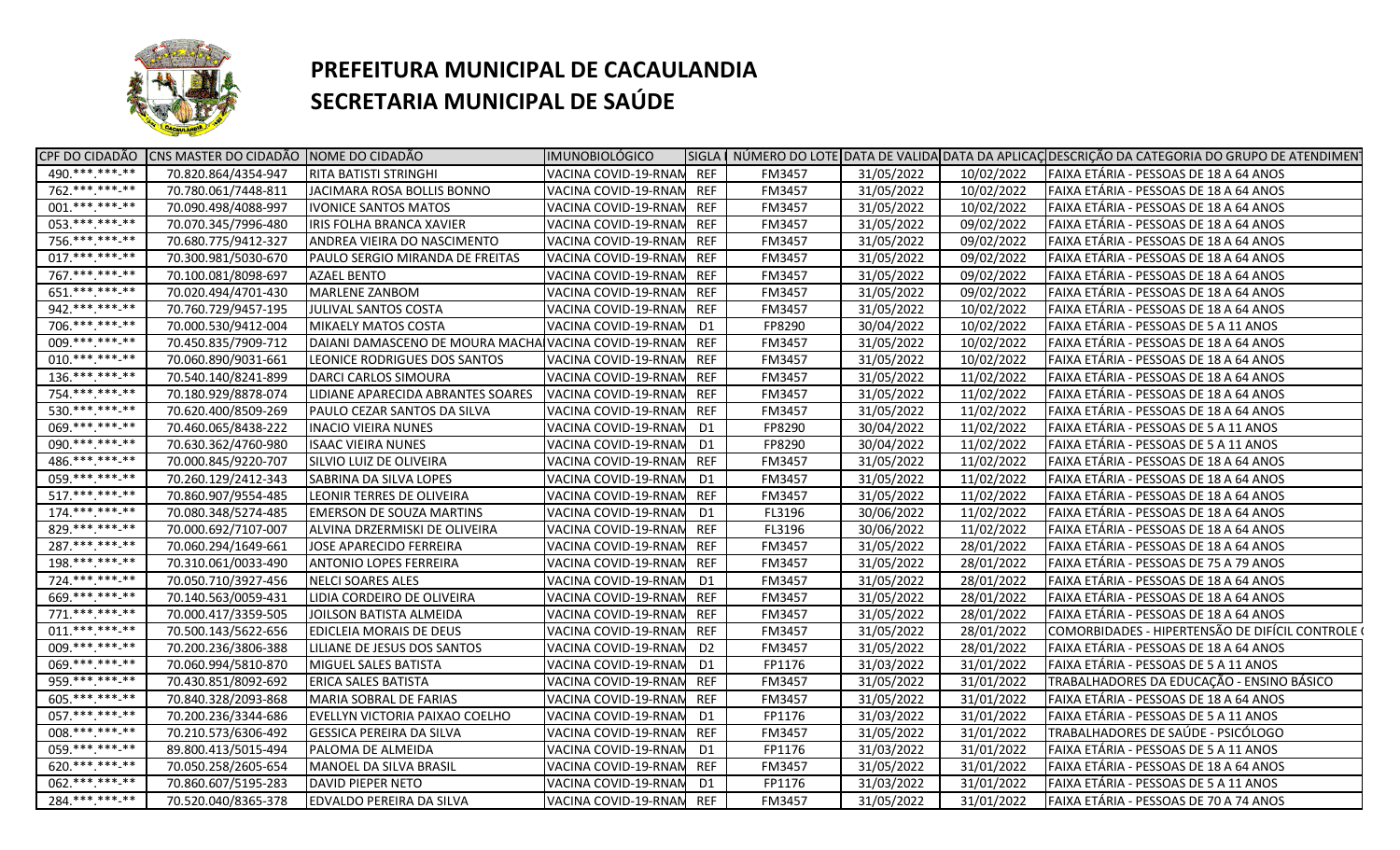

| $623.*******.**$<br>70.050.090/7021-360<br><b>FERNANDO NOGUEIRA GONCALVES</b><br>VACINA COVID-19-RNAN REF<br>FM3457<br>31/05/2022<br>31/01/2022<br>FAIXA ETÁRIA - PESSOAS DE 18 A 64 ANOS<br>645.**********<br>31/05/2022<br>COMORBIDADES - HIPERTENSÃO DE DIFÍCIL CONTROLE (<br>70.840.176/6977-266<br>NILDO RODRIGUES DE LIMA<br>VACINA COVID-19-RNAN<br><b>REF</b><br>FM3457<br>31/01/2022<br>643.******* <sub>**</sub><br>70.450.837/9884-119<br>31/05/2022<br><b>HENRIQUE BARBI MARCHI</b><br>VACINA COVID-19-RNAM<br><b>REF</b><br>FM3457<br>31/01/2022<br>FAIXA ETÁRIA - PESSOAS DE 18 A 64 ANOS<br>89.800.075/0074-649<br>VACINA COVID-19-RNAN<br>FM3457<br>31/05/2022<br>FAIXA ETÁRIA - PESSOAS DE 12 A 17 ANOS<br><b>JUNIR LUCAS BIFF</b><br>D <sub>2</sub><br>31/01/2022<br>027. *** *** **<br>70.200.036/1053-089<br><b>GABRIEL HENRIQUE BIFF</b><br>VACINA COVID-19-RNAN<br>31/05/2022<br>FAIXA ETÁRIA - PESSOAS DE 12 A 17 ANOS<br>D <sub>2</sub><br>FM3457<br>31/01/2022<br>770.***.***-**<br>70.050.956/7623-856<br>APARECIDO NOVAIS DE ARAUJO<br>VACINA COVID-19-RNAN<br><b>REF</b><br>FM3457<br>31/05/2022<br>31/01/2022<br>FAIXA ETÁRIA - PESSOAS DE 18 A 64 ANOS<br>438.*** ***-**<br>70.000.645/6279-903<br>JOSE FILGUEIRA DE SOUZA<br>VACINA COVID-19-RNAM<br><b>REF</b><br>FM3457<br>31/05/2022<br>31/01/2022<br>FAIXA ETÁRIA - PESSOAS DE 18 A 64 ANOS<br>497.********** |
|--------------------------------------------------------------------------------------------------------------------------------------------------------------------------------------------------------------------------------------------------------------------------------------------------------------------------------------------------------------------------------------------------------------------------------------------------------------------------------------------------------------------------------------------------------------------------------------------------------------------------------------------------------------------------------------------------------------------------------------------------------------------------------------------------------------------------------------------------------------------------------------------------------------------------------------------------------------------------------------------------------------------------------------------------------------------------------------------------------------------------------------------------------------------------------------------------------------------------------------------------------------------------------------------------------------------------------------------------------------------------------------------------|
|                                                                                                                                                                                                                                                                                                                                                                                                                                                                                                                                                                                                                                                                                                                                                                                                                                                                                                                                                                                                                                                                                                                                                                                                                                                                                                                                                                                                  |
|                                                                                                                                                                                                                                                                                                                                                                                                                                                                                                                                                                                                                                                                                                                                                                                                                                                                                                                                                                                                                                                                                                                                                                                                                                                                                                                                                                                                  |
|                                                                                                                                                                                                                                                                                                                                                                                                                                                                                                                                                                                                                                                                                                                                                                                                                                                                                                                                                                                                                                                                                                                                                                                                                                                                                                                                                                                                  |
|                                                                                                                                                                                                                                                                                                                                                                                                                                                                                                                                                                                                                                                                                                                                                                                                                                                                                                                                                                                                                                                                                                                                                                                                                                                                                                                                                                                                  |
|                                                                                                                                                                                                                                                                                                                                                                                                                                                                                                                                                                                                                                                                                                                                                                                                                                                                                                                                                                                                                                                                                                                                                                                                                                                                                                                                                                                                  |
|                                                                                                                                                                                                                                                                                                                                                                                                                                                                                                                                                                                                                                                                                                                                                                                                                                                                                                                                                                                                                                                                                                                                                                                                                                                                                                                                                                                                  |
|                                                                                                                                                                                                                                                                                                                                                                                                                                                                                                                                                                                                                                                                                                                                                                                                                                                                                                                                                                                                                                                                                                                                                                                                                                                                                                                                                                                                  |
| 70.630.279/6765-874<br><b>GELSON CIUPAK MARTENS</b><br>VACINA COVID-19-RNAM<br>REF<br><b>FM3457</b><br>31/05/2022<br>31/01/2022<br>FAIXA ETÁRIA - PESSOAS DE 18 A 64 ANOS                                                                                                                                                                                                                                                                                                                                                                                                                                                                                                                                                                                                                                                                                                                                                                                                                                                                                                                                                                                                                                                                                                                                                                                                                        |
| 529.**********<br>70.810.055/0462-537<br><b>REF</b><br>FM3457<br>31/05/2022<br>31/01/2022<br>FAIXA ETÁRIA - PESSOAS DE 18 A 64 ANOS<br>LAUDICEIA OLIVEIRA DOS SANTOS<br>VACINA COVID-19-RNAN                                                                                                                                                                                                                                                                                                                                                                                                                                                                                                                                                                                                                                                                                                                                                                                                                                                                                                                                                                                                                                                                                                                                                                                                     |
| $831.****.**.**$<br>70.050.573/7692-353<br><b>REF</b><br>31/05/2022<br>FAIXA ETÁRIA - PESSOAS DE 18 A 64 ANOS<br>JOSE CARLOS BATISTA DA ROCHA<br>VACINA COVID-19-RNAN<br>FM3457<br>24/01/2022                                                                                                                                                                                                                                                                                                                                                                                                                                                                                                                                                                                                                                                                                                                                                                                                                                                                                                                                                                                                                                                                                                                                                                                                    |
| 564.**********<br>31/05/2022<br>70.300.688/7243-074<br>MARIA MADALENA PERCINOTTO<br><b>REF</b><br>FM3457<br>24/01/2022<br>FAIXA ETÁRIA - PESSOAS DE 18 A 64 ANOS<br>VACINA COVID-19-RNAN                                                                                                                                                                                                                                                                                                                                                                                                                                                                                                                                                                                                                                                                                                                                                                                                                                                                                                                                                                                                                                                                                                                                                                                                         |
| $031.*********$<br>70.560.742/3319-112<br>JOSEANE DA SILVA CORREA METZKER<br>VACINA COVID-19-RNAM<br><b>REF</b><br>FM3457<br>31/05/2022<br>24/01/2022<br>COMORBIDADES - HIPERTENSÃO DE DIFÍCIL CONTROLE (                                                                                                                                                                                                                                                                                                                                                                                                                                                                                                                                                                                                                                                                                                                                                                                                                                                                                                                                                                                                                                                                                                                                                                                        |
| 437. *** *** -**<br>70.210.275/0874-998<br>HILARIO PEREIRA DE OLIVEIRA<br>VACINA COVID-19-RNAM<br>REF<br>FM3457<br>31/05/2022<br>24/01/2022<br>FAIXA ETÁRIA - PESSOAS DE 18 A 64 ANOS                                                                                                                                                                                                                                                                                                                                                                                                                                                                                                                                                                                                                                                                                                                                                                                                                                                                                                                                                                                                                                                                                                                                                                                                            |
| 817.*******-**<br>70.400.080/8209-261<br>31/05/2022<br>FAIXA ETÁRIA - PESSOAS DE 18 A 64 ANOS<br><b>EDNA MORAES BARROS DE DEUS</b><br>VACINA COVID-19-RNAN<br>REF<br><b>FM3457</b><br>24/01/2022                                                                                                                                                                                                                                                                                                                                                                                                                                                                                                                                                                                                                                                                                                                                                                                                                                                                                                                                                                                                                                                                                                                                                                                                 |
| $351*********$<br>70.540.744/2712-799<br><b>REF</b><br>31/05/2022<br>COMORBIDADES - DIABETES MELLITUS<br>JOSE JOAQUIM DE DEUS<br>VACINA COVID-19-RNAN<br>FM3457<br>24/01/2022                                                                                                                                                                                                                                                                                                                                                                                                                                                                                                                                                                                                                                                                                                                                                                                                                                                                                                                                                                                                                                                                                                                                                                                                                    |
| $408.*********$<br>70.480.455/1455-040<br><b>JOSE GABRIEL DA SILVA</b><br>VACINA COVID-19-RNAN<br>31/05/2022<br>FAIXA ETÁRIA - PESSOAS DE 18 A 64 ANOS<br>REF<br><b>FM3457</b><br>24/01/2022                                                                                                                                                                                                                                                                                                                                                                                                                                                                                                                                                                                                                                                                                                                                                                                                                                                                                                                                                                                                                                                                                                                                                                                                     |
| 032. *** *** -**<br>70.500.847/3955-353<br>RITIANE JESSICA RIBEIRO DO PRADO<br>VACINA COVID-19-RNAN<br><b>REF</b><br>FM3457<br>31/05/2022<br>24/01/2022<br>FAIXA ETÁRIA - PESSOAS DE 18 A 64 ANOS                                                                                                                                                                                                                                                                                                                                                                                                                                                                                                                                                                                                                                                                                                                                                                                                                                                                                                                                                                                                                                                                                                                                                                                                |
| $513.****.**-.***$<br>70.260.078/5878-446<br>VANUSA DA SILVA DIAS<br>COVID-19-COVISHIELD-C<br>219VCD268W<br>01/03/2022<br>24/01/2022<br>FAIXA ETÁRIA - PESSOAS DE 18 A 64 ANOS<br>D <sub>2</sub>                                                                                                                                                                                                                                                                                                                                                                                                                                                                                                                                                                                                                                                                                                                                                                                                                                                                                                                                                                                                                                                                                                                                                                                                 |
| 386.**********<br>70.200.432/3916-087<br><b>REF</b><br>FM3457<br>31/05/2022<br>24/01/2022<br>FAIXA ETÁRIA - PESSOAS DE 18 A 64 ANOS<br><b>FREDI ANTONIO GUERRA</b><br>VACINA COVID-19-RNAN                                                                                                                                                                                                                                                                                                                                                                                                                                                                                                                                                                                                                                                                                                                                                                                                                                                                                                                                                                                                                                                                                                                                                                                                       |
| 029. *** *** -**<br>70.230.516/4832-915<br>VACINA COVID-19-RNAN<br>FP1176<br>31/03/2022<br>24/01/2022<br>FAIXA ETÁRIA - PESSOAS DE 5 A 11 ANOS<br><b>GIOVANA MENEZES</b><br>D1                                                                                                                                                                                                                                                                                                                                                                                                                                                                                                                                                                                                                                                                                                                                                                                                                                                                                                                                                                                                                                                                                                                                                                                                                   |
| 943.**********<br>70.240.254/0880-123<br>MARIA HELENA ROCHA<br>VACINA COVID-19-RNAN<br><b>REF</b><br>31/05/2022<br>24/01/2022<br>FAIXA ETÁRIA - PESSOAS DE 18 A 64 ANOS<br>FM3457                                                                                                                                                                                                                                                                                                                                                                                                                                                                                                                                                                                                                                                                                                                                                                                                                                                                                                                                                                                                                                                                                                                                                                                                                |
| 075.***.***-**<br>70.080.148/2854-586<br>NATANIELE MORAIS DE DEUS<br>FP1176<br>31/03/2022<br>FAIXA ETÁRIA - PESSOAS DE 5 A 11 ANOS<br>VACINA COVID-19-RNAN<br>24/01/2022<br>D1                                                                                                                                                                                                                                                                                                                                                                                                                                                                                                                                                                                                                                                                                                                                                                                                                                                                                                                                                                                                                                                                                                                                                                                                                   |
| $072.****.*****$<br>LUIZA WATERKEMPER DE FREITAS HILGER VACINA COVID-19-RNAN<br>31/03/2022<br>FAIXA ETÁRIA - PESSOAS DE 5 A 11 ANOS<br>70.340.871/5642-300<br>FP1176<br>24/01/2022<br>D1                                                                                                                                                                                                                                                                                                                                                                                                                                                                                                                                                                                                                                                                                                                                                                                                                                                                                                                                                                                                                                                                                                                                                                                                         |
| 073. *** *** ** **<br>70.450.434/8909-418<br>FP1176<br>31/03/2022<br>FAIXA ETÁRIA - PESSOAS DE 5 A 11 ANOS<br>LORENA ZOGHBI FOTOPOULOS<br>VACINA COVID-19-RNAN<br>24/01/2022<br>D1                                                                                                                                                                                                                                                                                                                                                                                                                                                                                                                                                                                                                                                                                                                                                                                                                                                                                                                                                                                                                                                                                                                                                                                                               |
| 052.***.***-**<br>70.010.491/8299-117<br>VACINA COVID-19-RNAN<br>FP1176<br>31/03/2022<br>FAIXA ETÁRIA - PESSOAS DE 5 A 11 ANOS<br>JOHN ANDRE METZKER<br>D1<br>24/01/2022                                                                                                                                                                                                                                                                                                                                                                                                                                                                                                                                                                                                                                                                                                                                                                                                                                                                                                                                                                                                                                                                                                                                                                                                                         |
| 052. *** *** **<br>70.050.750/3564-253<br>VACINA COVID-19-RNAN<br>31/03/2022<br>FAIXA ETÁRIA - PESSOAS DE 5 A 11 ANOS<br><b>ISADORA PREDIGER CORTES</b><br>D1<br>FP1176<br>24/01/2022                                                                                                                                                                                                                                                                                                                                                                                                                                                                                                                                                                                                                                                                                                                                                                                                                                                                                                                                                                                                                                                                                                                                                                                                            |
| 892.***.***-**<br>70.050.495/2627-357<br>SUSANA CAYRES BORTOLOTTO MACIEL<br>VACINA COVID-19-RNAM<br>D <sub>2</sub><br>FM3457<br>31/05/2022<br>24/01/2022<br>FAIXA ETÁRIA - PESSOAS DE 18 A 64 ANOS                                                                                                                                                                                                                                                                                                                                                                                                                                                                                                                                                                                                                                                                                                                                                                                                                                                                                                                                                                                                                                                                                                                                                                                               |
| 073. *** *** **<br>70.480.258/5832-945<br>MARIA ANTONIA OLIVEIRA DE PAULA<br>VACINA COVID-19-RNAM<br>FP1176<br>31/03/2022<br>24/01/2022<br>FAIXA ETÁRIA - PESSOAS DE 5 A 11 ANOS<br>D1                                                                                                                                                                                                                                                                                                                                                                                                                                                                                                                                                                                                                                                                                                                                                                                                                                                                                                                                                                                                                                                                                                                                                                                                           |
| 049. *** *** **<br>70.040.349/1372-144<br>VACINA COVID-19-RNAN<br>FP1176<br>31/03/2022<br>24/01/2022<br>FAIXA ETÁRIA - PESSOAS DE 5 A 11 ANOS<br>GABRIELA STOPASSOLI LOBO LIMA<br>D1                                                                                                                                                                                                                                                                                                                                                                                                                                                                                                                                                                                                                                                                                                                                                                                                                                                                                                                                                                                                                                                                                                                                                                                                             |
| 033. *** *** ** **<br>70.250.236/0255-637<br>D <sub>2</sub><br>FM3457<br>31/05/2022<br>01/02/2022<br>FAIXA ETÁRIA - PESSOAS DE 18 A 64 ANOS<br><b>VALDIRENE ARAUJO SANTOS</b><br>VACINA COVID-19-RNAN                                                                                                                                                                                                                                                                                                                                                                                                                                                                                                                                                                                                                                                                                                                                                                                                                                                                                                                                                                                                                                                                                                                                                                                            |
| 874.**********<br>31/05/2022<br>70.640.863/1915-084<br><b>ALIRO GRIFFO QUEIROZ</b><br>VACINA COVID-19-RNAN<br><b>REF</b><br>FM3457<br>01/02/2022<br>COMORBIDADES - DIABETES MELLITUS                                                                                                                                                                                                                                                                                                                                                                                                                                                                                                                                                                                                                                                                                                                                                                                                                                                                                                                                                                                                                                                                                                                                                                                                             |
| 698.***.***.**<br>70.360.008/2694-234<br><b>FERNANDO FRANCISCO BERNAZ</b><br>COVID-19-CORONAVAC-<br>D <sub>2</sub><br>210452<br>31/08/2022<br>01/02/2022<br>FAIXA ETÁRIA - PESSOAS DE 18 A 64 ANOS                                                                                                                                                                                                                                                                                                                                                                                                                                                                                                                                                                                                                                                                                                                                                                                                                                                                                                                                                                                                                                                                                                                                                                                               |
| 046.**********<br>70.850.335/5539-576<br>MIGUEL ASSIS NETO<br>VACINA COVID-19-RNAM<br>FP1176<br>31/03/2022<br>FAIXA ETÁRIA - PESSOAS DE 5 A 11 ANOS<br>D1<br>26/01/2022                                                                                                                                                                                                                                                                                                                                                                                                                                                                                                                                                                                                                                                                                                                                                                                                                                                                                                                                                                                                                                                                                                                                                                                                                          |
| $191.*******.**$<br>70.480.850/6467-845<br>VACINA COVID-19-RNAN<br>31/05/2022<br>FAIXA ETÁRIA - PESSOAS DE 65 A 69 ANOS<br><b>AURORA FALCAO METZKER</b><br>REF<br><b>FM3457</b><br>26/01/2022                                                                                                                                                                                                                                                                                                                                                                                                                                                                                                                                                                                                                                                                                                                                                                                                                                                                                                                                                                                                                                                                                                                                                                                                    |
| 499.***.***-**<br>70.000.887/7794-806<br>31/05/2022<br>FAIXA ETÁRIA - PESSOAS DE 18 A 64 ANOS<br>SEBASTIAO CLEMENTE ZAMBOM<br>VACINA COVID-19-RNAN<br>REF<br>FM3457<br>26/01/2022                                                                                                                                                                                                                                                                                                                                                                                                                                                                                                                                                                                                                                                                                                                                                                                                                                                                                                                                                                                                                                                                                                                                                                                                                |
| 054. *** *** **<br>70.260.322/6282-145<br>EMANUELLY VITORIA DA SILVA PINHEIRO VACINA COVID-19-RNAN<br>FP1176<br>31/03/2022<br>FAIXA ETÁRIA - PESSOAS DE 5 A 11 ANOS<br>D1<br>26/01/2022                                                                                                                                                                                                                                                                                                                                                                                                                                                                                                                                                                                                                                                                                                                                                                                                                                                                                                                                                                                                                                                                                                                                                                                                          |
| $808.*******-**$<br>70.140.368/8918-338<br>ANAMARIA ANAZARI DE OLIVEIRA<br><b>REF</b><br>FM3457<br>31/05/2022<br>FAIXA ETÁRIA - PESSOAS DE 18 A 64 ANOS<br>VACINA COVID-19-RNAN<br>26/01/2022                                                                                                                                                                                                                                                                                                                                                                                                                                                                                                                                                                                                                                                                                                                                                                                                                                                                                                                                                                                                                                                                                                                                                                                                    |
| 004.**********<br>70.100.685/9888-590<br><b>CEIR DE OLIVEIRA</b><br>VACINA COVID-19-RNAN REF<br>FM3457<br>31/05/2022<br>26/01/2022<br>FAIXA ETÁRIA - PESSOAS DE 18 A 64 ANOS                                                                                                                                                                                                                                                                                                                                                                                                                                                                                                                                                                                                                                                                                                                                                                                                                                                                                                                                                                                                                                                                                                                                                                                                                     |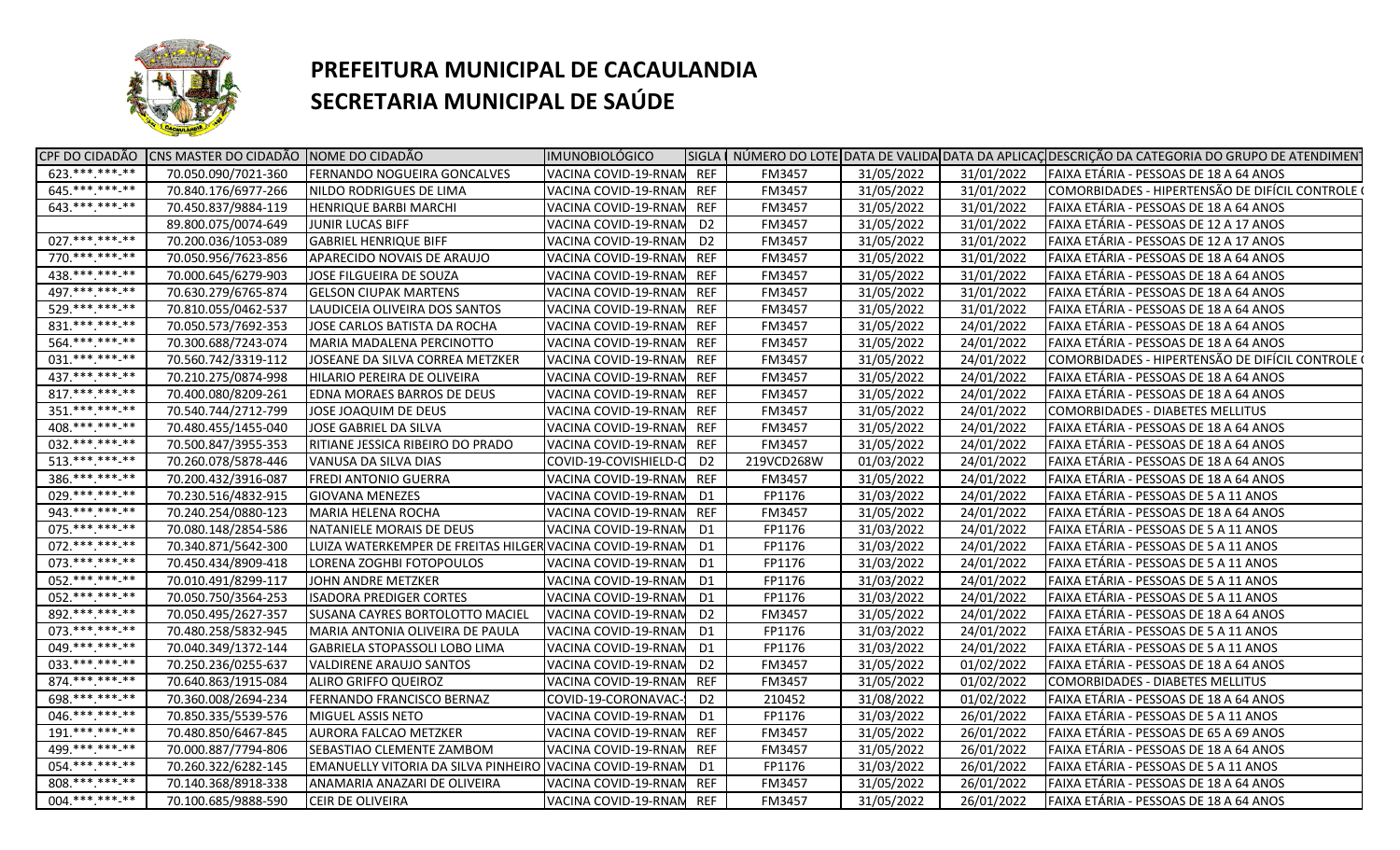

| $623.*******.**$<br>70.630.679/3500-075<br>JURANDIR MOREIRA DOS SANTOS<br>VACINA COVID-19-RECO<br><b>REF</b><br>1855836<br>07/05/2022<br>26/01/2022<br>FAIXA ETÁRIA - PESSOAS DE 18 A 64 ANOS<br>$038.*******-**$<br>31/03/2022<br>70.560.946/1619-219<br>ANA KARLLA SANTOS DA CRUZ<br>VACINA COVID-19-RNAN<br>D1<br>FP1176<br>26/01/2022<br>FAIXA ETÁRIA - PESSOAS DE 5 A 11 ANOS<br>$271.****.**.**$<br>70.400.786/4788-162<br>31/05/2022<br>FAIXA ETÁRIA - PESSOAS DE 18 A 64 ANOS<br><b>CARLOS ROBERTO BORDIGNON</b><br>VACINA COVID-19-RNAN<br><b>REF</b><br>FM3457<br>26/01/2022<br>585. *** ***-**<br>70.500.686/0883-850<br>ABI ALVES DE OLIVEIRA<br>VACINA COVID-19-RECO<br><b>REF</b><br>1855836<br>07/05/2022<br>FAIXA ETÁRIA - PESSOAS DE 18 A 64 ANOS<br>26/01/2022<br>706.**********<br>70.670.353/7927-611<br>31/03/2022<br>FAIXA ETÁRIA - PESSOAS DE 5 A 11 ANOS<br>DAVI LUIZ RONQUETTI COSTA<br>VACINA COVID-19-RNAN<br>FP1176<br>26/01/2022<br>D1<br>$220.*******.**$<br>70.210.275/4889-493<br>31/05/2022<br>CLEOMAR VANDERLEI WARCKEN<br>VACINA COVID-19-RNAN<br><b>REF</b><br>FM3457<br>26/01/2022<br>COMORBIDADES - DIABETES MELLITUS<br>968.***.****.**<br>70.600.582/6267-147<br>FRANCIELE FILGUEIRAS DE ALMEIDA<br>VACINA COVID-19-RNAM<br><b>REF</b><br>FM3457<br>31/05/2022<br>26/01/2022<br>FAIXA ETÁRIA - PESSOAS DE 18 A 64 ANOS<br>$421.****.**.**$<br>70.060.998/1425-663<br>VACINA COVID-19-RNAN<br>REF<br><b>FM3457</b><br>31/05/2022<br>26/01/2022<br>COMORBIDADES - DIABETES MELLITUS<br>ADRIANA FERREIRA<br>848.*** *** **<br>70.080.791/3841-289<br>MARILENE FRANCISCA DE SOUZA<br>REF<br>1855836<br>07/05/2022<br>26/01/2022<br>FAIXA ETÁRIA - PESSOAS DE 18 A 64 ANOS<br>VACINA COVID-19-RECO<br>069. *** *** **<br>70.400.734/7205-163<br>MARIA EDUARDA FERREIRA WARCKEN<br>VACINA COVID-19-RNAM<br>D <sub>2</sub><br>FM3457<br>31/05/2022<br>26/01/2022<br>FAIXA ETÁRIA - PESSOAS DE 12 A 17 ANOS<br>079.*********<br>70.670.256/0745-612<br>FP1176<br>31/03/2022<br>26/01/2022<br>FAIXA ETÁRIA - PESSOAS DE 5 A 11 ANOS<br>JORGE HENRYQUE MOREIRA DINIS<br>VACINA COVID-19-RNAM<br>D1<br>661.***.***-**<br>70.040.896/9661-744<br>31/05/2022<br>FAIXA ETÁRIA - PESSOAS DE 18 A 64 ANOS<br><b>FLAVIA MOREIRA SINDRA</b><br>VACINA COVID-19-RNAM<br>REF<br><b>FM3457</b><br>26/01/2022<br>566.**********<br>70.820.511/6335-249<br>31/05/2022<br>FAIXA ETÁRIA - PESSOAS DE 18 A 64 ANOS<br><b>ELIZETH HOTTIS DA FONSECA</b><br>VACINA COVID-19-RNAM<br>REF<br><b>FM3457</b><br>26/01/2022<br>$127.*******.**$<br>31/05/2022<br>70.260.575/1061-549<br>RONILDO RIBEIRO DOS SANTOS<br>VACINA COVID-19-RNAN<br>FM3457<br>26/01/2022<br>FAIXA ETÁRIA - PESSOAS DE 18 A 64 ANOS<br>REF<br>037. *** *** -**<br>70.310.934/5948-560<br>VACINA COVID-19-RNAN<br>FP1176<br>31/03/2022<br>FAIXA ETÁRIA - PESSOAS DE 5 A 11 ANOS<br>NICOLAS CARVALHO FERNANDES<br>26/01/2022<br>D1<br>054. *** *** -**<br>70.480.905/8651-649<br>VACINA COVID-19-RNAN<br>FP1176<br>31/03/2022<br>FAIXA ETÁRIA - PESSOAS DE 5 A 11 ANOS<br>DANILO CARVALHO FERNANDES<br>D1<br>26/01/2022<br>$139.*******.**$<br>70.640.269/3879-787<br><b>ADEMIR ELLER</b><br>VACINA COVID-19-RNAN<br><b>REF</b><br>FM3457<br>31/05/2022<br>26/01/2022<br>FAIXA ETÁRIA - PESSOAS DE 65 A 69 ANOS<br>$350.**********$<br>70.450.166/3649-920<br><b>GILSON RODRIGUES DE MOURA</b><br>VACINA COVID-19-RNAM<br><b>REF</b><br>31/05/2022<br>26/01/2022<br>FAIXA ETÁRIA - PESSOAS DE 18 A 64 ANOS<br>FM3457<br>784.***.***_**<br><b>REF</b><br>FM3457<br>31/05/2022<br>26/01/2022<br>70.480.709/8929-840<br>LUZIA DE AZEVEDO BINOTTO<br>VACINA COVID-19-RNAN<br>FAIXA ETÁRIA - PESSOAS DE 18 A 64 ANOS<br>745. *** *** -**<br>70.020.441/1203-424<br><b>REF</b><br>31/05/2022<br>26/01/2022<br>FAIXA ETÁRIA - PESSOAS DE 18 A 64 ANOS<br><b>EZAU LUCAS</b><br>FM3457 |
|-------------------------------------------------------------------------------------------------------------------------------------------------------------------------------------------------------------------------------------------------------------------------------------------------------------------------------------------------------------------------------------------------------------------------------------------------------------------------------------------------------------------------------------------------------------------------------------------------------------------------------------------------------------------------------------------------------------------------------------------------------------------------------------------------------------------------------------------------------------------------------------------------------------------------------------------------------------------------------------------------------------------------------------------------------------------------------------------------------------------------------------------------------------------------------------------------------------------------------------------------------------------------------------------------------------------------------------------------------------------------------------------------------------------------------------------------------------------------------------------------------------------------------------------------------------------------------------------------------------------------------------------------------------------------------------------------------------------------------------------------------------------------------------------------------------------------------------------------------------------------------------------------------------------------------------------------------------------------------------------------------------------------------------------------------------------------------------------------------------------------------------------------------------------------------------------------------------------------------------------------------------------------------------------------------------------------------------------------------------------------------------------------------------------------------------------------------------------------------------------------------------------------------------------------------------------------------------------------------------------------------------------------------------------------------------------------------------------------------------------------------------------------------------------------------------------------------------------------------------------------------------------------------------------------------------------------------------------------------------------------------------------------------------------------------------------------------------------------------------------------------------------------------------------------------------------------------------------------------------------------------------------------------------------------------------------------------------------------------------------------------------------------------------------------------------------------------------------------------------------------------------------------------------------------------------------------------------------------------------------------------------------------------------------------------------------------------------------------------------------------------------------------------------------------------------------------------------------------------------|
|                                                                                                                                                                                                                                                                                                                                                                                                                                                                                                                                                                                                                                                                                                                                                                                                                                                                                                                                                                                                                                                                                                                                                                                                                                                                                                                                                                                                                                                                                                                                                                                                                                                                                                                                                                                                                                                                                                                                                                                                                                                                                                                                                                                                                                                                                                                                                                                                                                                                                                                                                                                                                                                                                                                                                                                                                                                                                                                                                                                                                                                                                                                                                                                                                                                                                                                                                                                                                                                                                                                                                                                                                                                                                                                                                                                                                                                             |
|                                                                                                                                                                                                                                                                                                                                                                                                                                                                                                                                                                                                                                                                                                                                                                                                                                                                                                                                                                                                                                                                                                                                                                                                                                                                                                                                                                                                                                                                                                                                                                                                                                                                                                                                                                                                                                                                                                                                                                                                                                                                                                                                                                                                                                                                                                                                                                                                                                                                                                                                                                                                                                                                                                                                                                                                                                                                                                                                                                                                                                                                                                                                                                                                                                                                                                                                                                                                                                                                                                                                                                                                                                                                                                                                                                                                                                                             |
|                                                                                                                                                                                                                                                                                                                                                                                                                                                                                                                                                                                                                                                                                                                                                                                                                                                                                                                                                                                                                                                                                                                                                                                                                                                                                                                                                                                                                                                                                                                                                                                                                                                                                                                                                                                                                                                                                                                                                                                                                                                                                                                                                                                                                                                                                                                                                                                                                                                                                                                                                                                                                                                                                                                                                                                                                                                                                                                                                                                                                                                                                                                                                                                                                                                                                                                                                                                                                                                                                                                                                                                                                                                                                                                                                                                                                                                             |
|                                                                                                                                                                                                                                                                                                                                                                                                                                                                                                                                                                                                                                                                                                                                                                                                                                                                                                                                                                                                                                                                                                                                                                                                                                                                                                                                                                                                                                                                                                                                                                                                                                                                                                                                                                                                                                                                                                                                                                                                                                                                                                                                                                                                                                                                                                                                                                                                                                                                                                                                                                                                                                                                                                                                                                                                                                                                                                                                                                                                                                                                                                                                                                                                                                                                                                                                                                                                                                                                                                                                                                                                                                                                                                                                                                                                                                                             |
|                                                                                                                                                                                                                                                                                                                                                                                                                                                                                                                                                                                                                                                                                                                                                                                                                                                                                                                                                                                                                                                                                                                                                                                                                                                                                                                                                                                                                                                                                                                                                                                                                                                                                                                                                                                                                                                                                                                                                                                                                                                                                                                                                                                                                                                                                                                                                                                                                                                                                                                                                                                                                                                                                                                                                                                                                                                                                                                                                                                                                                                                                                                                                                                                                                                                                                                                                                                                                                                                                                                                                                                                                                                                                                                                                                                                                                                             |
|                                                                                                                                                                                                                                                                                                                                                                                                                                                                                                                                                                                                                                                                                                                                                                                                                                                                                                                                                                                                                                                                                                                                                                                                                                                                                                                                                                                                                                                                                                                                                                                                                                                                                                                                                                                                                                                                                                                                                                                                                                                                                                                                                                                                                                                                                                                                                                                                                                                                                                                                                                                                                                                                                                                                                                                                                                                                                                                                                                                                                                                                                                                                                                                                                                                                                                                                                                                                                                                                                                                                                                                                                                                                                                                                                                                                                                                             |
|                                                                                                                                                                                                                                                                                                                                                                                                                                                                                                                                                                                                                                                                                                                                                                                                                                                                                                                                                                                                                                                                                                                                                                                                                                                                                                                                                                                                                                                                                                                                                                                                                                                                                                                                                                                                                                                                                                                                                                                                                                                                                                                                                                                                                                                                                                                                                                                                                                                                                                                                                                                                                                                                                                                                                                                                                                                                                                                                                                                                                                                                                                                                                                                                                                                                                                                                                                                                                                                                                                                                                                                                                                                                                                                                                                                                                                                             |
|                                                                                                                                                                                                                                                                                                                                                                                                                                                                                                                                                                                                                                                                                                                                                                                                                                                                                                                                                                                                                                                                                                                                                                                                                                                                                                                                                                                                                                                                                                                                                                                                                                                                                                                                                                                                                                                                                                                                                                                                                                                                                                                                                                                                                                                                                                                                                                                                                                                                                                                                                                                                                                                                                                                                                                                                                                                                                                                                                                                                                                                                                                                                                                                                                                                                                                                                                                                                                                                                                                                                                                                                                                                                                                                                                                                                                                                             |
|                                                                                                                                                                                                                                                                                                                                                                                                                                                                                                                                                                                                                                                                                                                                                                                                                                                                                                                                                                                                                                                                                                                                                                                                                                                                                                                                                                                                                                                                                                                                                                                                                                                                                                                                                                                                                                                                                                                                                                                                                                                                                                                                                                                                                                                                                                                                                                                                                                                                                                                                                                                                                                                                                                                                                                                                                                                                                                                                                                                                                                                                                                                                                                                                                                                                                                                                                                                                                                                                                                                                                                                                                                                                                                                                                                                                                                                             |
|                                                                                                                                                                                                                                                                                                                                                                                                                                                                                                                                                                                                                                                                                                                                                                                                                                                                                                                                                                                                                                                                                                                                                                                                                                                                                                                                                                                                                                                                                                                                                                                                                                                                                                                                                                                                                                                                                                                                                                                                                                                                                                                                                                                                                                                                                                                                                                                                                                                                                                                                                                                                                                                                                                                                                                                                                                                                                                                                                                                                                                                                                                                                                                                                                                                                                                                                                                                                                                                                                                                                                                                                                                                                                                                                                                                                                                                             |
|                                                                                                                                                                                                                                                                                                                                                                                                                                                                                                                                                                                                                                                                                                                                                                                                                                                                                                                                                                                                                                                                                                                                                                                                                                                                                                                                                                                                                                                                                                                                                                                                                                                                                                                                                                                                                                                                                                                                                                                                                                                                                                                                                                                                                                                                                                                                                                                                                                                                                                                                                                                                                                                                                                                                                                                                                                                                                                                                                                                                                                                                                                                                                                                                                                                                                                                                                                                                                                                                                                                                                                                                                                                                                                                                                                                                                                                             |
|                                                                                                                                                                                                                                                                                                                                                                                                                                                                                                                                                                                                                                                                                                                                                                                                                                                                                                                                                                                                                                                                                                                                                                                                                                                                                                                                                                                                                                                                                                                                                                                                                                                                                                                                                                                                                                                                                                                                                                                                                                                                                                                                                                                                                                                                                                                                                                                                                                                                                                                                                                                                                                                                                                                                                                                                                                                                                                                                                                                                                                                                                                                                                                                                                                                                                                                                                                                                                                                                                                                                                                                                                                                                                                                                                                                                                                                             |
|                                                                                                                                                                                                                                                                                                                                                                                                                                                                                                                                                                                                                                                                                                                                                                                                                                                                                                                                                                                                                                                                                                                                                                                                                                                                                                                                                                                                                                                                                                                                                                                                                                                                                                                                                                                                                                                                                                                                                                                                                                                                                                                                                                                                                                                                                                                                                                                                                                                                                                                                                                                                                                                                                                                                                                                                                                                                                                                                                                                                                                                                                                                                                                                                                                                                                                                                                                                                                                                                                                                                                                                                                                                                                                                                                                                                                                                             |
|                                                                                                                                                                                                                                                                                                                                                                                                                                                                                                                                                                                                                                                                                                                                                                                                                                                                                                                                                                                                                                                                                                                                                                                                                                                                                                                                                                                                                                                                                                                                                                                                                                                                                                                                                                                                                                                                                                                                                                                                                                                                                                                                                                                                                                                                                                                                                                                                                                                                                                                                                                                                                                                                                                                                                                                                                                                                                                                                                                                                                                                                                                                                                                                                                                                                                                                                                                                                                                                                                                                                                                                                                                                                                                                                                                                                                                                             |
|                                                                                                                                                                                                                                                                                                                                                                                                                                                                                                                                                                                                                                                                                                                                                                                                                                                                                                                                                                                                                                                                                                                                                                                                                                                                                                                                                                                                                                                                                                                                                                                                                                                                                                                                                                                                                                                                                                                                                                                                                                                                                                                                                                                                                                                                                                                                                                                                                                                                                                                                                                                                                                                                                                                                                                                                                                                                                                                                                                                                                                                                                                                                                                                                                                                                                                                                                                                                                                                                                                                                                                                                                                                                                                                                                                                                                                                             |
|                                                                                                                                                                                                                                                                                                                                                                                                                                                                                                                                                                                                                                                                                                                                                                                                                                                                                                                                                                                                                                                                                                                                                                                                                                                                                                                                                                                                                                                                                                                                                                                                                                                                                                                                                                                                                                                                                                                                                                                                                                                                                                                                                                                                                                                                                                                                                                                                                                                                                                                                                                                                                                                                                                                                                                                                                                                                                                                                                                                                                                                                                                                                                                                                                                                                                                                                                                                                                                                                                                                                                                                                                                                                                                                                                                                                                                                             |
|                                                                                                                                                                                                                                                                                                                                                                                                                                                                                                                                                                                                                                                                                                                                                                                                                                                                                                                                                                                                                                                                                                                                                                                                                                                                                                                                                                                                                                                                                                                                                                                                                                                                                                                                                                                                                                                                                                                                                                                                                                                                                                                                                                                                                                                                                                                                                                                                                                                                                                                                                                                                                                                                                                                                                                                                                                                                                                                                                                                                                                                                                                                                                                                                                                                                                                                                                                                                                                                                                                                                                                                                                                                                                                                                                                                                                                                             |
|                                                                                                                                                                                                                                                                                                                                                                                                                                                                                                                                                                                                                                                                                                                                                                                                                                                                                                                                                                                                                                                                                                                                                                                                                                                                                                                                                                                                                                                                                                                                                                                                                                                                                                                                                                                                                                                                                                                                                                                                                                                                                                                                                                                                                                                                                                                                                                                                                                                                                                                                                                                                                                                                                                                                                                                                                                                                                                                                                                                                                                                                                                                                                                                                                                                                                                                                                                                                                                                                                                                                                                                                                                                                                                                                                                                                                                                             |
|                                                                                                                                                                                                                                                                                                                                                                                                                                                                                                                                                                                                                                                                                                                                                                                                                                                                                                                                                                                                                                                                                                                                                                                                                                                                                                                                                                                                                                                                                                                                                                                                                                                                                                                                                                                                                                                                                                                                                                                                                                                                                                                                                                                                                                                                                                                                                                                                                                                                                                                                                                                                                                                                                                                                                                                                                                                                                                                                                                                                                                                                                                                                                                                                                                                                                                                                                                                                                                                                                                                                                                                                                                                                                                                                                                                                                                                             |
| VACINA COVID-19-RNAN                                                                                                                                                                                                                                                                                                                                                                                                                                                                                                                                                                                                                                                                                                                                                                                                                                                                                                                                                                                                                                                                                                                                                                                                                                                                                                                                                                                                                                                                                                                                                                                                                                                                                                                                                                                                                                                                                                                                                                                                                                                                                                                                                                                                                                                                                                                                                                                                                                                                                                                                                                                                                                                                                                                                                                                                                                                                                                                                                                                                                                                                                                                                                                                                                                                                                                                                                                                                                                                                                                                                                                                                                                                                                                                                                                                                                                        |
| 867.**********<br>70.050.694/0338-950<br>31/05/2022<br>26/01/2022<br>SIRLENE DE SOUZA<br>VACINA COVID-19-RNAN<br>REF<br>FM3457<br>FAIXA ETÁRIA - PESSOAS DE 18 A 64 ANOS                                                                                                                                                                                                                                                                                                                                                                                                                                                                                                                                                                                                                                                                                                                                                                                                                                                                                                                                                                                                                                                                                                                                                                                                                                                                                                                                                                                                                                                                                                                                                                                                                                                                                                                                                                                                                                                                                                                                                                                                                                                                                                                                                                                                                                                                                                                                                                                                                                                                                                                                                                                                                                                                                                                                                                                                                                                                                                                                                                                                                                                                                                                                                                                                                                                                                                                                                                                                                                                                                                                                                                                                                                                                                    |
| 027. *** *** -**<br>70.040.098/8437-342<br>ELIU FLORIANO GONCALVES<br>31/05/2022<br>FAIXA ETÁRIA - PESSOAS DE 18 A 64 ANOS<br>VACINA COVID-19-RNAN<br><b>REF</b><br>FM3457<br>26/01/2022                                                                                                                                                                                                                                                                                                                                                                                                                                                                                                                                                                                                                                                                                                                                                                                                                                                                                                                                                                                                                                                                                                                                                                                                                                                                                                                                                                                                                                                                                                                                                                                                                                                                                                                                                                                                                                                                                                                                                                                                                                                                                                                                                                                                                                                                                                                                                                                                                                                                                                                                                                                                                                                                                                                                                                                                                                                                                                                                                                                                                                                                                                                                                                                                                                                                                                                                                                                                                                                                                                                                                                                                                                                                    |
| 940.*******-**<br>70.320.067/6538-093<br>ECLESIA DE AMORIM GARCIA<br>VACINA COVID-19-RNAM<br>FM3457<br>31/05/2022<br>26/01/2022<br>COMORBIDADES - SÍNDROME DE DOWN<br>REF                                                                                                                                                                                                                                                                                                                                                                                                                                                                                                                                                                                                                                                                                                                                                                                                                                                                                                                                                                                                                                                                                                                                                                                                                                                                                                                                                                                                                                                                                                                                                                                                                                                                                                                                                                                                                                                                                                                                                                                                                                                                                                                                                                                                                                                                                                                                                                                                                                                                                                                                                                                                                                                                                                                                                                                                                                                                                                                                                                                                                                                                                                                                                                                                                                                                                                                                                                                                                                                                                                                                                                                                                                                                                   |
| 617.**********<br>31/05/2022<br>70.470.073/9128-532<br>IZABEL RIBEIRO PANDOLPHE<br>VACINA COVID-19-RNAN<br>FM3457<br>26/01/2022<br>COMORBIDADES - OUTROS IMUNOCOMPROMETIDOS<br>REF                                                                                                                                                                                                                                                                                                                                                                                                                                                                                                                                                                                                                                                                                                                                                                                                                                                                                                                                                                                                                                                                                                                                                                                                                                                                                                                                                                                                                                                                                                                                                                                                                                                                                                                                                                                                                                                                                                                                                                                                                                                                                                                                                                                                                                                                                                                                                                                                                                                                                                                                                                                                                                                                                                                                                                                                                                                                                                                                                                                                                                                                                                                                                                                                                                                                                                                                                                                                                                                                                                                                                                                                                                                                          |
| 702.***.***-**<br>70.000.339/2246-209<br>MILENA HOTTIS FONSECA GONCALVES<br>VACINA COVID-19-RNAN<br>31/05/2022<br>FAIXA ETÁRIA - PESSOAS DE 18 A 64 ANOS<br>REF<br><b>FM3457</b><br>26/01/2022                                                                                                                                                                                                                                                                                                                                                                                                                                                                                                                                                                                                                                                                                                                                                                                                                                                                                                                                                                                                                                                                                                                                                                                                                                                                                                                                                                                                                                                                                                                                                                                                                                                                                                                                                                                                                                                                                                                                                                                                                                                                                                                                                                                                                                                                                                                                                                                                                                                                                                                                                                                                                                                                                                                                                                                                                                                                                                                                                                                                                                                                                                                                                                                                                                                                                                                                                                                                                                                                                                                                                                                                                                                              |
| 037. *** *** **<br>70.180.729/2527-472<br>VACINA COVID-19-RNAN<br>31/05/2022<br>FAIXA ETÁRIA - PESSOAS DE 18 A 64 ANOS<br>ALEX DE ALMEIDA DIOGO<br>D <sub>2</sub><br>FM3457<br>26/01/2022                                                                                                                                                                                                                                                                                                                                                                                                                                                                                                                                                                                                                                                                                                                                                                                                                                                                                                                                                                                                                                                                                                                                                                                                                                                                                                                                                                                                                                                                                                                                                                                                                                                                                                                                                                                                                                                                                                                                                                                                                                                                                                                                                                                                                                                                                                                                                                                                                                                                                                                                                                                                                                                                                                                                                                                                                                                                                                                                                                                                                                                                                                                                                                                                                                                                                                                                                                                                                                                                                                                                                                                                                                                                   |
| 546.******* <sub>**</sub><br>70.500.326/5435-550<br>VACINA COVID-19-RNAN<br>31/05/2022<br>SALVADOR FERMIANO DIOGO<br>REF<br>FM3457<br>26/01/2022<br>COMORBIDADES - DIABETES MELLITUS                                                                                                                                                                                                                                                                                                                                                                                                                                                                                                                                                                                                                                                                                                                                                                                                                                                                                                                                                                                                                                                                                                                                                                                                                                                                                                                                                                                                                                                                                                                                                                                                                                                                                                                                                                                                                                                                                                                                                                                                                                                                                                                                                                                                                                                                                                                                                                                                                                                                                                                                                                                                                                                                                                                                                                                                                                                                                                                                                                                                                                                                                                                                                                                                                                                                                                                                                                                                                                                                                                                                                                                                                                                                        |
| 003. *** *** ** **<br>70.820.464/1640-147<br>VACINA COVID-19-RNAM<br>31/05/2022<br>FAIXA ETÁRIA - PESSOAS DE 18 A 64 ANOS<br>SERGIO DE ALMEIDA DIOGO<br>REF<br><b>FM3457</b><br>26/01/2022                                                                                                                                                                                                                                                                                                                                                                                                                                                                                                                                                                                                                                                                                                                                                                                                                                                                                                                                                                                                                                                                                                                                                                                                                                                                                                                                                                                                                                                                                                                                                                                                                                                                                                                                                                                                                                                                                                                                                                                                                                                                                                                                                                                                                                                                                                                                                                                                                                                                                                                                                                                                                                                                                                                                                                                                                                                                                                                                                                                                                                                                                                                                                                                                                                                                                                                                                                                                                                                                                                                                                                                                                                                                  |
| 567.**********<br>COMORBIDADES - HIPERTENSÃO DE DIFÍCIL CONTROLE (<br>70.050.431/3424-652<br><b>ANTONIO PEGO DE OLIVEIRA</b><br>VACINA COVID-19-RNAN<br>REF<br><b>FM3457</b><br>31/05/2022<br>28/01/2022                                                                                                                                                                                                                                                                                                                                                                                                                                                                                                                                                                                                                                                                                                                                                                                                                                                                                                                                                                                                                                                                                                                                                                                                                                                                                                                                                                                                                                                                                                                                                                                                                                                                                                                                                                                                                                                                                                                                                                                                                                                                                                                                                                                                                                                                                                                                                                                                                                                                                                                                                                                                                                                                                                                                                                                                                                                                                                                                                                                                                                                                                                                                                                                                                                                                                                                                                                                                                                                                                                                                                                                                                                                    |
| 007.***.***.**<br>70.080.243/6475-684<br>SAMARA TASSIA MARTINS DOS SANTOS<br>REF<br>FM3457<br>31/05/2022<br>VACINA COVID-19-RNAN<br>28/01/2022<br>FAIXA ETARIA - PESSOAS DE 18 A 64 ANOS                                                                                                                                                                                                                                                                                                                                                                                                                                                                                                                                                                                                                                                                                                                                                                                                                                                                                                                                                                                                                                                                                                                                                                                                                                                                                                                                                                                                                                                                                                                                                                                                                                                                                                                                                                                                                                                                                                                                                                                                                                                                                                                                                                                                                                                                                                                                                                                                                                                                                                                                                                                                                                                                                                                                                                                                                                                                                                                                                                                                                                                                                                                                                                                                                                                                                                                                                                                                                                                                                                                                                                                                                                                                    |
| 488.***.***-**<br>70.050.656/3654-258<br><b>REF</b><br>31/05/2022<br>RENIR VALDECI DE SOUZA<br>VACINA COVID-19-RNAN<br>FM3457<br>28/01/2022<br>FAIXA ETÁRIA - PESSOAS DE 18 A 64 ANOS                                                                                                                                                                                                                                                                                                                                                                                                                                                                                                                                                                                                                                                                                                                                                                                                                                                                                                                                                                                                                                                                                                                                                                                                                                                                                                                                                                                                                                                                                                                                                                                                                                                                                                                                                                                                                                                                                                                                                                                                                                                                                                                                                                                                                                                                                                                                                                                                                                                                                                                                                                                                                                                                                                                                                                                                                                                                                                                                                                                                                                                                                                                                                                                                                                                                                                                                                                                                                                                                                                                                                                                                                                                                       |
| $578.******-*$<br>31/05/2022<br>28/01/2022<br>FAIXA ETÁRIA - PESSOAS DE 18 A 64 ANOS<br>70.000.096/8517-506<br>ALVARO LUIZ BORDIGNON<br>VACINA COVID-19-RNAN<br>REF<br><b>FM3457</b>                                                                                                                                                                                                                                                                                                                                                                                                                                                                                                                                                                                                                                                                                                                                                                                                                                                                                                                                                                                                                                                                                                                                                                                                                                                                                                                                                                                                                                                                                                                                                                                                                                                                                                                                                                                                                                                                                                                                                                                                                                                                                                                                                                                                                                                                                                                                                                                                                                                                                                                                                                                                                                                                                                                                                                                                                                                                                                                                                                                                                                                                                                                                                                                                                                                                                                                                                                                                                                                                                                                                                                                                                                                                        |
| 426.***.***-**<br>70.740.809/4726-774<br>31/05/2022<br>FAIXA ETÁRIA - PESSOAS DE 18 A 64 ANOS<br>JORLENE VITOR DA SILVA BARBOSA<br>VACINA COVID-19-RNAN<br>REF<br><b>FM3457</b><br>28/01/2022                                                                                                                                                                                                                                                                                                                                                                                                                                                                                                                                                                                                                                                                                                                                                                                                                                                                                                                                                                                                                                                                                                                                                                                                                                                                                                                                                                                                                                                                                                                                                                                                                                                                                                                                                                                                                                                                                                                                                                                                                                                                                                                                                                                                                                                                                                                                                                                                                                                                                                                                                                                                                                                                                                                                                                                                                                                                                                                                                                                                                                                                                                                                                                                                                                                                                                                                                                                                                                                                                                                                                                                                                                                               |
| 438.*******-**<br>70.000.028/0794-201<br>FM3457<br>31/05/2022<br>FAIXA ETÁRIA - PESSOAS DE 18 A 64 ANOS<br><b>TERESINHA ANDRADE DE PAULA</b><br>VACINA COVID-19-RNAN<br>REF<br>02/02/2022                                                                                                                                                                                                                                                                                                                                                                                                                                                                                                                                                                                                                                                                                                                                                                                                                                                                                                                                                                                                                                                                                                                                                                                                                                                                                                                                                                                                                                                                                                                                                                                                                                                                                                                                                                                                                                                                                                                                                                                                                                                                                                                                                                                                                                                                                                                                                                                                                                                                                                                                                                                                                                                                                                                                                                                                                                                                                                                                                                                                                                                                                                                                                                                                                                                                                                                                                                                                                                                                                                                                                                                                                                                                   |
| $107.*********$<br>31/05/2022<br>70.670.157/8948-212<br><b>JURACI DE PAULA</b><br>VACINA COVID-19-RNAN<br><b>REF</b><br>FM3457<br>02/02/2022<br>FAIXA ETÁRIA - PESSOAS DE 18 A 64 ANOS                                                                                                                                                                                                                                                                                                                                                                                                                                                                                                                                                                                                                                                                                                                                                                                                                                                                                                                                                                                                                                                                                                                                                                                                                                                                                                                                                                                                                                                                                                                                                                                                                                                                                                                                                                                                                                                                                                                                                                                                                                                                                                                                                                                                                                                                                                                                                                                                                                                                                                                                                                                                                                                                                                                                                                                                                                                                                                                                                                                                                                                                                                                                                                                                                                                                                                                                                                                                                                                                                                                                                                                                                                                                      |
| 219.*** ***-**<br>70.550.144/4513-010<br>CLESIO ANTONIO MAZZORANA<br>VACINA COVID-19-RNAN<br><b>REF</b><br>FM3457<br>31/05/2022<br>02/02/2022<br>FAIXA ETÁRIA - PESSOAS DE 18 A 64 ANOS                                                                                                                                                                                                                                                                                                                                                                                                                                                                                                                                                                                                                                                                                                                                                                                                                                                                                                                                                                                                                                                                                                                                                                                                                                                                                                                                                                                                                                                                                                                                                                                                                                                                                                                                                                                                                                                                                                                                                                                                                                                                                                                                                                                                                                                                                                                                                                                                                                                                                                                                                                                                                                                                                                                                                                                                                                                                                                                                                                                                                                                                                                                                                                                                                                                                                                                                                                                                                                                                                                                                                                                                                                                                     |
| $138.*******.**$<br>70.090.790/1844-996<br>LUIZ DA COSTA MATOS<br>VACINA COVID-19-RNAN REF<br>31/05/2022<br>02/02/2022<br>FAIXA ETÁRIA - PESSOAS DE 18 A 64 ANOS<br><b>FM3457</b>                                                                                                                                                                                                                                                                                                                                                                                                                                                                                                                                                                                                                                                                                                                                                                                                                                                                                                                                                                                                                                                                                                                                                                                                                                                                                                                                                                                                                                                                                                                                                                                                                                                                                                                                                                                                                                                                                                                                                                                                                                                                                                                                                                                                                                                                                                                                                                                                                                                                                                                                                                                                                                                                                                                                                                                                                                                                                                                                                                                                                                                                                                                                                                                                                                                                                                                                                                                                                                                                                                                                                                                                                                                                           |
| 788.***.***-**<br>70.500.289/1769-053<br>31/05/2022<br>FAIXA ETÁRIA - PESSOAS DE 18 A 64 ANOS<br>MARILENE DOS ANJOS VALERIO MAZZORA VACINA COVID-19-RNAM REF<br>FM3457<br>02/02/2022                                                                                                                                                                                                                                                                                                                                                                                                                                                                                                                                                                                                                                                                                                                                                                                                                                                                                                                                                                                                                                                                                                                                                                                                                                                                                                                                                                                                                                                                                                                                                                                                                                                                                                                                                                                                                                                                                                                                                                                                                                                                                                                                                                                                                                                                                                                                                                                                                                                                                                                                                                                                                                                                                                                                                                                                                                                                                                                                                                                                                                                                                                                                                                                                                                                                                                                                                                                                                                                                                                                                                                                                                                                                        |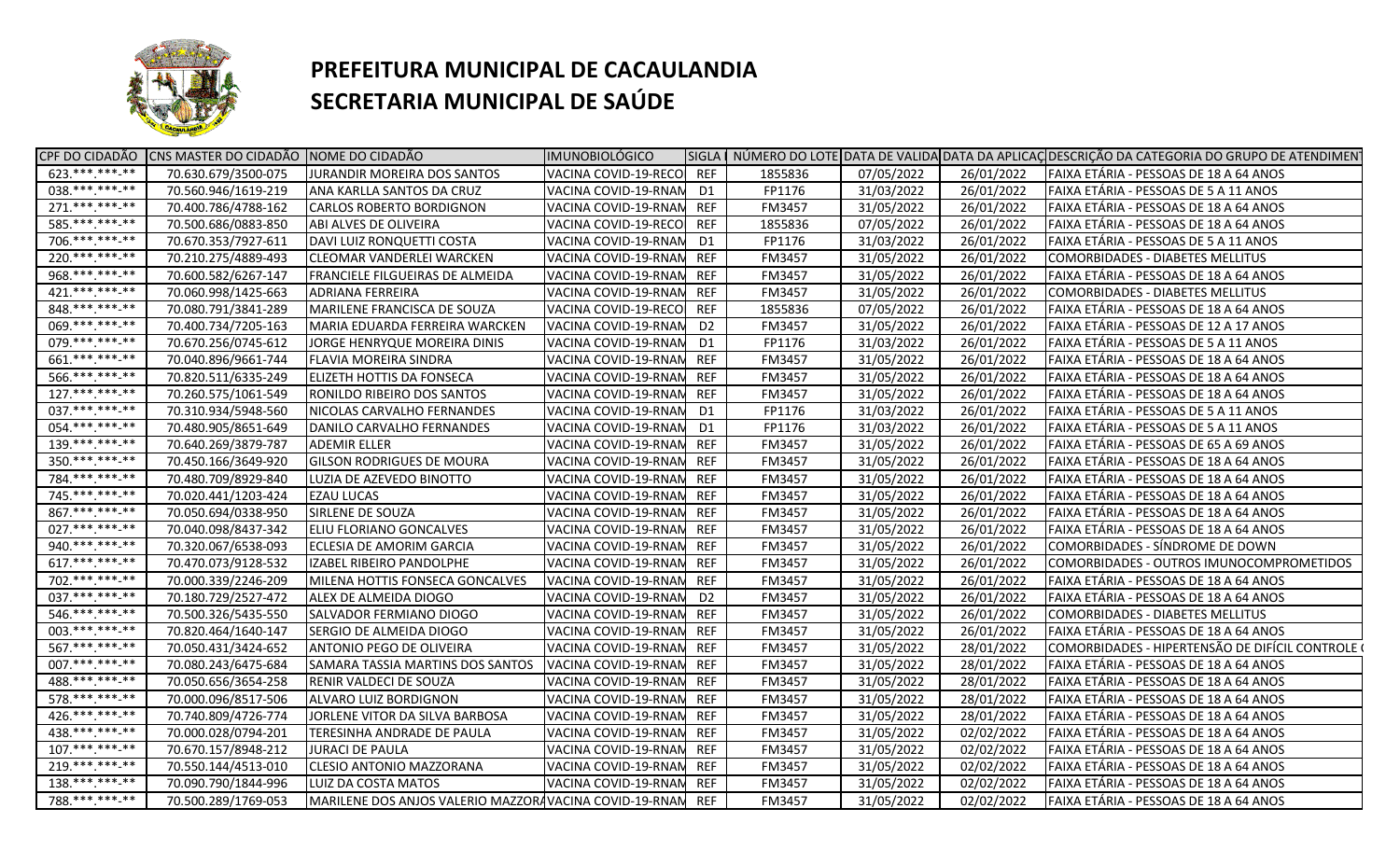

| 70.050.251/5883-451<br>AMAURICIO RAMOS GOMES<br>VACINA COVID-19-RNAN REF<br>FM3457<br>31/05/2022<br>31/01/2022<br>COMORBIDADES - HIPERTENSÃO DE DIFÍCIL CONTROLE (<br>786.*******-**<br>31/05/2022<br>COMORBIDADES - PNEUMOPATIAS CRÔNICAS GRAVES<br>70.670.556/4835-414<br>NEIDE MARIO SOUZA<br>VACINA COVID-19-RNAN<br><b>REF</b><br>FM3457<br>31/01/2022<br>593.***.***-**<br>70.450.637/9295-715<br>VACINA COVID-19-RNAN<br>31/05/2022<br>FAIXA ETÁRIA - PESSOAS DE 18 A 64 ANOS<br>JOSE INACIO DOS SANTOS<br><b>REF</b><br>FM3457<br>31/01/2022<br>064.**********<br>70.700.783/5385-637<br>JOAO PAULO SOUZA COSTA<br>VACINA COVID-19-RNAN<br>FP1176<br>31/03/2022<br>31/01/2022<br>FAIXA ETÁRIA - PESSOAS DE 5 A 11 ANOS<br>D1<br>293. *** *** -**<br>70.420.873/2948-986<br>MARIA DE FATIMA MENDONCA DE OLIVE VACINA COVID-19-RNAN<br>31/05/2022<br>FAIXA ETÁRIA - PESSOAS DE 18 A 64 ANOS<br><b>REF</b><br>FM3457<br>31/01/2022<br>037.******* <sub>**</sub><br>70.000.030/6782-701<br>MARLENE DE JESUS DOS SANTOS<br>VACINA COVID-19-RNAN<br><b>REF</b><br>FM3457<br>31/05/2022<br>31/01/2022<br>FAIXA ETÁRIA - PESSOAS DE 18 A 64 ANOS<br>567.**********<br>70.060.099/9732-268<br>AMELIA CARDOSO DE MOURA FRANCO<br>VACINA COVID-19-RNAM<br><b>REF</b><br>FM3457<br>31/05/2022<br>02/02/2022<br>FAIXA ETÁRIA - PESSOAS DE 18 A 64 ANOS<br>047. *** *** -**<br>89.800.321/1774-787<br>FM3457<br>31/05/2022<br>02/02/2022<br>FAIXA ETÁRIA - PESSOAS DE 12 A 17 ANOS<br>ALICE FALCAO METZKER MARCHI<br>VACINA COVID-19-RNAM<br>D1<br>350.***.***-**<br>70.000.192/9907-006<br><b>REF</b><br>FM3457<br>31/05/2022<br>02/02/2022<br>FAIXA ETÁRIA - PESSOAS DE 18 A 64 ANOS<br>JUAREZ JOSE OMENA<br>VACINA COVID-19-RNAN<br>70.500.207/2570-250<br><b>IRACI FRANCISCA DE OLIVEIRA</b><br>VACINA COVID-19-RNAN<br><b>REF</b><br>FM3457<br>31/05/2022<br>02/02/2022<br>FAIXA ETÁRIA - PESSOAS DE 18 A 64 ANOS<br>$410.*********$<br>70.340.898/2314-100<br>31/05/2022<br>02/02/2022<br>FAIXA ETÁRIA - PESSOAS DE 18 A 64 ANOS<br>DIONES MOREIRA FINQUE<br>VACINA COVID-19-RNAN<br><b>REF</b><br>FM3457<br>$633.*******.**$<br>70.850.033/7306-279<br><b>JURACI BARBOSA</b><br>VACINA COVID-19-RNAM<br><b>REF</b><br>FM3457<br>31/05/2022<br>02/02/2022<br>COMORBIDADES - DIABETES MELLITUS<br>$326.*******-**$<br>70.060.599/6987-766<br>LUIZ CELESTINO FILGUEIRAS<br>31/05/2022<br>FAIXA ETÁRIA - PESSOAS DE 18 A 64 ANOS<br>VACINA COVID-19-RNAM<br>REF<br>FM3457<br>02/02/2022<br>629.*******-**<br>70.880.672/0148-810<br><b>GESSY SOARES DIAS</b><br>VACINA COVID-19-RNAN<br>FM3457<br>31/05/2022<br>04/02/2022<br>FAIXA ETÁRIA - PESSOAS DE 18 A 64 ANOS<br>REF<br>$817$ .***.***.**<br>70.240.854/6553-626<br>CLEMENCIA SALES DE CARVALHO<br>01/03/2022<br>COMORBIDADES - HIPERTENSÃO DE DIFÍCIL CONTROLE (<br>COVID-19-COVISHIELD-C<br>D <sub>2</sub><br>219VCD268W<br>04/02/2022<br>053. *** *** **<br>70.030.592/5212-640<br>30/04/2022<br>FAIXA ETÁRIA - PESSOAS DE 5 A 11 ANOS<br><b>ANTONY EMANOEL IZE LOPES</b><br>VACINA COVID-19-RNAM<br>D1<br>FP8290<br>04/02/2022<br>026.***.***-**<br>70.650.039/4775-294<br>HELLEN CAMILA MIRANDA DE OLIVEIRA F VACINA COVID-19-RNAN<br>31/05/2022<br>FAIXA ETÁRIA - PESSOAS DE 18 A 64 ANOS<br>D <sub>2</sub><br>FM3457<br>04/02/2022<br>31/05/2022<br>FAIXA ETÁRIA - PESSOAS DE 18 A 64 ANOS<br>89.800.105/1536-687<br><b>ESDRAS SANTOS OLIVEIRA</b><br>VACINA COVID-19-RNAM<br>REF<br>FM3457<br>04/02/2022<br>055.*******-**<br>30/04/2022<br>70.050.393/4123-155<br><b>GUSTAVO SILVA XAVIER</b><br>VACINA COVID-19-RNAN<br>FP8290<br>04/02/2022<br>FAIXA ETÁRIA - PESSOAS DE 5 A 11 ANOS<br>D1<br>896.***.***.**<br>31/05/2022<br>70.570.444/4029-330<br>NEUZA FRANCA OLIVEIRA JARDIM<br>D <sub>2</sub><br>FM3457<br>07/02/2022<br>FAIXA ETÁRIA - PESSOAS DE 18 A 64 ANOS<br>VACINA COVID-19-RNAN<br>007. *** *** ***<br><b>REF</b><br>31/05/2022<br>70.020.646/9797-027<br>EDNILSON DE QUEIROZ COSTA<br>VACINA COVID-19-RNAM<br>FM3457<br>07/02/2022<br>FAIXA ETÁRIA - PESSOAS DE 18 A 64 ANOS<br>037. *** *** -**<br>31/05/2022<br>70.560.540/7576-317<br>MADALENA DE SOUZA SANTOS<br>VACINA COVID-19-RNAN<br>FM3457<br>07/02/2022<br>FAIXA ETÁRIA - PESSOAS DE 18 A 64 ANOS<br>REF<br>703. *** *** **<br>70.420.574/1045-788<br>31/05/2022<br>FAIXA ETÁRIA - PESSOAS DE 18 A 64 ANOS<br><b>IVANILTON RODRIGUES NIVARDE</b><br>VACINA COVID-19-RNAM<br>REF<br>FM3457<br>07/02/2022<br>$047.****.***-***$<br>70.050.595/6793-651<br>RIAN RENAN FERREIRA SANCHES<br>VACINA COVID-19-RNAN<br>FM3457<br>31/05/2022<br>07/02/2022<br>FAIXA ETÁRIA - PESSOAS DE 12 A 17 ANOS<br>REF<br>89.800.271/7489-691<br>31/05/2022<br>FAIXA ETÁRIA - PESSOAS DE 12 A 17 ANOS<br><b>JUAN LIMA GONALVES</b><br>VACINA COVID-19-RNAN<br>FM3457<br>07/02/2022<br>D <sub>2</sub><br>054.**********<br>70.000.630/0179-103<br>VACINA COVID-19-RNAN<br>30/04/2022<br>FAIXA ETÁRIA - PESSOAS DE 5 A 11 ANOS<br><b>IOLANDA RAIELLY DOS SANTOS</b><br>D1<br>FP8290<br>07/02/2022<br>059. *** *** **<br>70.580.646/5747-632<br>LAVINIA PELIZZERI FREITAS<br>VACINA COVID-19-RNAN<br>FP8290<br>30/04/2022<br>07/02/2022<br>FAIXA ETÁRIA - PESSOAS DE 5 A 11 ANOS<br>D1<br>690.***.***-**<br>70.960.160/0356-977<br>OSVALDO LOPES DA SILVA<br>VACINA COVID-19-RNAM<br><b>REF</b><br>31/05/2022<br>07/02/2022<br>FAIXA ETÁRIA - PESSOAS DE 18 A 64 ANOS<br><b>FM3457</b><br>591.***.****-**<br>70.230.215/0199-910<br>VACINA COVID-19-RNAN<br><b>REF</b><br>31/05/2022<br>07/02/2022<br>MARIA LIMA DA CONCEICAO SILVA<br><b>FM3457</b><br>COMORBIDADES - DIABETES MELLITUS<br>054. *** *** **<br>70.090.194/1813-794<br>FP8290<br>30/04/2022<br>07/02/2022<br>JOAO PEDRO RIBEIRO BISSOLI SCHAEFFER VACINA COVID-19-RNAN<br>D1<br>FAIXA ETÁRIA - PESSOAS DE 5 A 11 ANOS<br>057. *** *** -**<br>70.820.068/4051-247<br>30/04/2022<br>07/02/2022<br>FAIXA ETÁRIA - PESSOAS DE 5 A 11 ANOS<br>MARCELO JUNIOR TOZE DE OLIVEIRA<br>D1<br>FP8290<br>VACINA COVID-19-RNAN<br>$061.*******.**$<br>70.000.270/3256-609<br>FP8290<br>30/04/2022<br>07/02/2022<br>FAIXA ETÁRIA - PESSOAS DE 5 A 11 ANOS<br>RODRIGO DE MORAIS OLIVEIRA<br>VACINA COVID-19-RNAN<br>D1<br>059.**********<br>70.200.889/1374-084<br>FP8290<br>30/04/2022<br>07/02/2022<br>FAIXA ETÁRIA - PESSOAS DE 5 A 11 ANOS<br>HUGO HENRIQUE PELIZZERI FREITAS<br>VACINA COVID-19-RNAN<br>D1<br>064.**********<br>70.520.442/9155-074<br>VACINA COVID-19-RNAN<br>FP8290<br>30/04/2022<br>FAIXA ETÁRIA - PESSOAS DE 5 A 11 ANOS<br>DAVI ABRANTES CORDEIRO SOARES<br>D <sub>1</sub><br>07/02/2022<br>MATHEUS HENRIQUE RIBEIRO BISSOL SCH VACINA COVID-19-RNAN<br>FAIXA ETÁRIA - PESSOAS DE 5 A 11 ANOS<br>89.800.421/4205-814<br>FP8290<br>30/04/2022<br>07/02/2022<br>D1<br>694.***.***-**<br>70.280.766/3524-261<br>31/05/2022<br>TRABALHADORES DA EDUCAÇÃO - ENSINO BÁSICO<br>GILVANEIDE DA SILVA CAETANO<br>VACINA COVID-19-RNAN REF<br>FM3457<br>07/02/2022<br>993.**********<br>70.980.200/6268-199<br>FABIANA SOUZA DOS SANTOS<br>VACINA COVID-19-RNAM<br><b>REF</b><br>31/05/2022<br>07/02/2022<br>TRABALHADORES DA EDUCAÇÃO - ENSINO BÁSICO<br>FM3457<br>058. *** *** **<br>70.600.131/7547-040<br>30/04/2022<br>FAIXA ETÁRIA - PESSOAS DE 5 A 11 ANOS<br>RAIRA BOENO RODRIGUES DOS SANTOS VACINA COVID-19-RNAN<br>D <sub>1</sub><br>FP8290<br>07/02/2022 |                  | CPF DO CIDADÃO CNS MASTER DO CIDADÃO NOME DO CIDADÃO | <b>IMUNOBIOLÓGICO</b> |  |  | SIGLA   NÚMERO DO LOTE DATA DE VALIDA DATA DA APLICAÇ DESCRIÇÃO DA CATEGORIA DO GRUPO DE ATENDIMENT |
|-----------------------------------------------------------------------------------------------------------------------------------------------------------------------------------------------------------------------------------------------------------------------------------------------------------------------------------------------------------------------------------------------------------------------------------------------------------------------------------------------------------------------------------------------------------------------------------------------------------------------------------------------------------------------------------------------------------------------------------------------------------------------------------------------------------------------------------------------------------------------------------------------------------------------------------------------------------------------------------------------------------------------------------------------------------------------------------------------------------------------------------------------------------------------------------------------------------------------------------------------------------------------------------------------------------------------------------------------------------------------------------------------------------------------------------------------------------------------------------------------------------------------------------------------------------------------------------------------------------------------------------------------------------------------------------------------------------------------------------------------------------------------------------------------------------------------------------------------------------------------------------------------------------------------------------------------------------------------------------------------------------------------------------------------------------------------------------------------------------------------------------------------------------------------------------------------------------------------------------------------------------------------------------------------------------------------------------------------------------------------------------------------------------------------------------------------------------------------------------------------------------------------------------------------------------------------------------------------------------------------------------------------------------------------------------------------------------------------------------------------------------------------------------------------------------------------------------------------------------------------------------------------------------------------------------------------------------------------------------------------------------------------------------------------------------------------------------------------------------------------------------------------------------------------------------------------------------------------------------------------------------------------------------------------------------------------------------------------------------------------------------------------------------------------------------------------------------------------------------------------------------------------------------------------------------------------------------------------------------------------------------------------------------------------------------------------------------------------------------------------------------------------------------------------------------------------------------------------------------------------------------------------------------------------------------------------------------------------------------------------------------------------------------------------------------------------------------------------------------------------------------------------------------------------------------------------------------------------------------------------------------------------------------------------------------------------------------------------------------------------------------------------------------------------------------------------------------------------------------------------------------------------------------------------------------------------------------------------------------------------------------------------------------------------------------------------------------------------------------------------------------------------------------------------------------------------------------------------------------------------------------------------------------------------------------------------------------------------------------------------------------------------------------------------------------------------------------------------------------------------------------------------------------------------------------------------------------------------------------------------------------------------------------------------------------------------------------------------------------------------------------------------------------------------------------------------------------------------------------------------------------------------------------------------------------------------------------------------------------------------------------------------------------------------------------------------------------------------------------------------------------------------------------------------------------------------------------------------------------------------------------------------------------------------------------------------------------------------------------------------------------------------------------------------------------------------------------------------------------------------------------------------------------------------------------------------------------------------------------------------------------------------------------------------------------------------------------------------------------------------------------------------------------------------------------------------------------------------------------------------------------------------------------------------------------------------------------------------------------------------------------------------------------------------------------------------------------------------------------------------------------------------------------------------------------------------------------------------------------------------------------------------------------------------------------------------------------------------------------------------------------------------------------------------------------------------------------------------------------------------------------------------------------------------------------------------------------------------------------------------------------------------------------------------------------------------------------------------------|------------------|------------------------------------------------------|-----------------------|--|--|-----------------------------------------------------------------------------------------------------|
|                                                                                                                                                                                                                                                                                                                                                                                                                                                                                                                                                                                                                                                                                                                                                                                                                                                                                                                                                                                                                                                                                                                                                                                                                                                                                                                                                                                                                                                                                                                                                                                                                                                                                                                                                                                                                                                                                                                                                                                                                                                                                                                                                                                                                                                                                                                                                                                                                                                                                                                                                                                                                                                                                                                                                                                                                                                                                                                                                                                                                                                                                                                                                                                                                                                                                                                                                                                                                                                                                                                                                                                                                                                                                                                                                                                                                                                                                                                                                                                                                                                                                                                                                                                                                                                                                                                                                                                                                                                                                                                                                                                                                                                                                                                                                                                                                                                                                                                                                                                                                                                                                                                                                                                                                                                                                                                                                                                                                                                                                                                                                                                                                                                                                                                                                                                                                                                                                                                                                                                                                                                                                                                                                                                                                                                                                                                                                                                                                                                                                                                                                                                                                                                                                                                                                                                                                                                                                                                                                                                                                                                                                                                                                                                                                                                                                                                                                     | $378.*******-**$ |                                                      |                       |  |  |                                                                                                     |
|                                                                                                                                                                                                                                                                                                                                                                                                                                                                                                                                                                                                                                                                                                                                                                                                                                                                                                                                                                                                                                                                                                                                                                                                                                                                                                                                                                                                                                                                                                                                                                                                                                                                                                                                                                                                                                                                                                                                                                                                                                                                                                                                                                                                                                                                                                                                                                                                                                                                                                                                                                                                                                                                                                                                                                                                                                                                                                                                                                                                                                                                                                                                                                                                                                                                                                                                                                                                                                                                                                                                                                                                                                                                                                                                                                                                                                                                                                                                                                                                                                                                                                                                                                                                                                                                                                                                                                                                                                                                                                                                                                                                                                                                                                                                                                                                                                                                                                                                                                                                                                                                                                                                                                                                                                                                                                                                                                                                                                                                                                                                                                                                                                                                                                                                                                                                                                                                                                                                                                                                                                                                                                                                                                                                                                                                                                                                                                                                                                                                                                                                                                                                                                                                                                                                                                                                                                                                                                                                                                                                                                                                                                                                                                                                                                                                                                                                                     |                  |                                                      |                       |  |  |                                                                                                     |
|                                                                                                                                                                                                                                                                                                                                                                                                                                                                                                                                                                                                                                                                                                                                                                                                                                                                                                                                                                                                                                                                                                                                                                                                                                                                                                                                                                                                                                                                                                                                                                                                                                                                                                                                                                                                                                                                                                                                                                                                                                                                                                                                                                                                                                                                                                                                                                                                                                                                                                                                                                                                                                                                                                                                                                                                                                                                                                                                                                                                                                                                                                                                                                                                                                                                                                                                                                                                                                                                                                                                                                                                                                                                                                                                                                                                                                                                                                                                                                                                                                                                                                                                                                                                                                                                                                                                                                                                                                                                                                                                                                                                                                                                                                                                                                                                                                                                                                                                                                                                                                                                                                                                                                                                                                                                                                                                                                                                                                                                                                                                                                                                                                                                                                                                                                                                                                                                                                                                                                                                                                                                                                                                                                                                                                                                                                                                                                                                                                                                                                                                                                                                                                                                                                                                                                                                                                                                                                                                                                                                                                                                                                                                                                                                                                                                                                                                                     |                  |                                                      |                       |  |  |                                                                                                     |
|                                                                                                                                                                                                                                                                                                                                                                                                                                                                                                                                                                                                                                                                                                                                                                                                                                                                                                                                                                                                                                                                                                                                                                                                                                                                                                                                                                                                                                                                                                                                                                                                                                                                                                                                                                                                                                                                                                                                                                                                                                                                                                                                                                                                                                                                                                                                                                                                                                                                                                                                                                                                                                                                                                                                                                                                                                                                                                                                                                                                                                                                                                                                                                                                                                                                                                                                                                                                                                                                                                                                                                                                                                                                                                                                                                                                                                                                                                                                                                                                                                                                                                                                                                                                                                                                                                                                                                                                                                                                                                                                                                                                                                                                                                                                                                                                                                                                                                                                                                                                                                                                                                                                                                                                                                                                                                                                                                                                                                                                                                                                                                                                                                                                                                                                                                                                                                                                                                                                                                                                                                                                                                                                                                                                                                                                                                                                                                                                                                                                                                                                                                                                                                                                                                                                                                                                                                                                                                                                                                                                                                                                                                                                                                                                                                                                                                                                                     |                  |                                                      |                       |  |  |                                                                                                     |
|                                                                                                                                                                                                                                                                                                                                                                                                                                                                                                                                                                                                                                                                                                                                                                                                                                                                                                                                                                                                                                                                                                                                                                                                                                                                                                                                                                                                                                                                                                                                                                                                                                                                                                                                                                                                                                                                                                                                                                                                                                                                                                                                                                                                                                                                                                                                                                                                                                                                                                                                                                                                                                                                                                                                                                                                                                                                                                                                                                                                                                                                                                                                                                                                                                                                                                                                                                                                                                                                                                                                                                                                                                                                                                                                                                                                                                                                                                                                                                                                                                                                                                                                                                                                                                                                                                                                                                                                                                                                                                                                                                                                                                                                                                                                                                                                                                                                                                                                                                                                                                                                                                                                                                                                                                                                                                                                                                                                                                                                                                                                                                                                                                                                                                                                                                                                                                                                                                                                                                                                                                                                                                                                                                                                                                                                                                                                                                                                                                                                                                                                                                                                                                                                                                                                                                                                                                                                                                                                                                                                                                                                                                                                                                                                                                                                                                                                                     |                  |                                                      |                       |  |  |                                                                                                     |
|                                                                                                                                                                                                                                                                                                                                                                                                                                                                                                                                                                                                                                                                                                                                                                                                                                                                                                                                                                                                                                                                                                                                                                                                                                                                                                                                                                                                                                                                                                                                                                                                                                                                                                                                                                                                                                                                                                                                                                                                                                                                                                                                                                                                                                                                                                                                                                                                                                                                                                                                                                                                                                                                                                                                                                                                                                                                                                                                                                                                                                                                                                                                                                                                                                                                                                                                                                                                                                                                                                                                                                                                                                                                                                                                                                                                                                                                                                                                                                                                                                                                                                                                                                                                                                                                                                                                                                                                                                                                                                                                                                                                                                                                                                                                                                                                                                                                                                                                                                                                                                                                                                                                                                                                                                                                                                                                                                                                                                                                                                                                                                                                                                                                                                                                                                                                                                                                                                                                                                                                                                                                                                                                                                                                                                                                                                                                                                                                                                                                                                                                                                                                                                                                                                                                                                                                                                                                                                                                                                                                                                                                                                                                                                                                                                                                                                                                                     |                  |                                                      |                       |  |  |                                                                                                     |
|                                                                                                                                                                                                                                                                                                                                                                                                                                                                                                                                                                                                                                                                                                                                                                                                                                                                                                                                                                                                                                                                                                                                                                                                                                                                                                                                                                                                                                                                                                                                                                                                                                                                                                                                                                                                                                                                                                                                                                                                                                                                                                                                                                                                                                                                                                                                                                                                                                                                                                                                                                                                                                                                                                                                                                                                                                                                                                                                                                                                                                                                                                                                                                                                                                                                                                                                                                                                                                                                                                                                                                                                                                                                                                                                                                                                                                                                                                                                                                                                                                                                                                                                                                                                                                                                                                                                                                                                                                                                                                                                                                                                                                                                                                                                                                                                                                                                                                                                                                                                                                                                                                                                                                                                                                                                                                                                                                                                                                                                                                                                                                                                                                                                                                                                                                                                                                                                                                                                                                                                                                                                                                                                                                                                                                                                                                                                                                                                                                                                                                                                                                                                                                                                                                                                                                                                                                                                                                                                                                                                                                                                                                                                                                                                                                                                                                                                                     |                  |                                                      |                       |  |  |                                                                                                     |
|                                                                                                                                                                                                                                                                                                                                                                                                                                                                                                                                                                                                                                                                                                                                                                                                                                                                                                                                                                                                                                                                                                                                                                                                                                                                                                                                                                                                                                                                                                                                                                                                                                                                                                                                                                                                                                                                                                                                                                                                                                                                                                                                                                                                                                                                                                                                                                                                                                                                                                                                                                                                                                                                                                                                                                                                                                                                                                                                                                                                                                                                                                                                                                                                                                                                                                                                                                                                                                                                                                                                                                                                                                                                                                                                                                                                                                                                                                                                                                                                                                                                                                                                                                                                                                                                                                                                                                                                                                                                                                                                                                                                                                                                                                                                                                                                                                                                                                                                                                                                                                                                                                                                                                                                                                                                                                                                                                                                                                                                                                                                                                                                                                                                                                                                                                                                                                                                                                                                                                                                                                                                                                                                                                                                                                                                                                                                                                                                                                                                                                                                                                                                                                                                                                                                                                                                                                                                                                                                                                                                                                                                                                                                                                                                                                                                                                                                                     |                  |                                                      |                       |  |  |                                                                                                     |
|                                                                                                                                                                                                                                                                                                                                                                                                                                                                                                                                                                                                                                                                                                                                                                                                                                                                                                                                                                                                                                                                                                                                                                                                                                                                                                                                                                                                                                                                                                                                                                                                                                                                                                                                                                                                                                                                                                                                                                                                                                                                                                                                                                                                                                                                                                                                                                                                                                                                                                                                                                                                                                                                                                                                                                                                                                                                                                                                                                                                                                                                                                                                                                                                                                                                                                                                                                                                                                                                                                                                                                                                                                                                                                                                                                                                                                                                                                                                                                                                                                                                                                                                                                                                                                                                                                                                                                                                                                                                                                                                                                                                                                                                                                                                                                                                                                                                                                                                                                                                                                                                                                                                                                                                                                                                                                                                                                                                                                                                                                                                                                                                                                                                                                                                                                                                                                                                                                                                                                                                                                                                                                                                                                                                                                                                                                                                                                                                                                                                                                                                                                                                                                                                                                                                                                                                                                                                                                                                                                                                                                                                                                                                                                                                                                                                                                                                                     |                  |                                                      |                       |  |  |                                                                                                     |
|                                                                                                                                                                                                                                                                                                                                                                                                                                                                                                                                                                                                                                                                                                                                                                                                                                                                                                                                                                                                                                                                                                                                                                                                                                                                                                                                                                                                                                                                                                                                                                                                                                                                                                                                                                                                                                                                                                                                                                                                                                                                                                                                                                                                                                                                                                                                                                                                                                                                                                                                                                                                                                                                                                                                                                                                                                                                                                                                                                                                                                                                                                                                                                                                                                                                                                                                                                                                                                                                                                                                                                                                                                                                                                                                                                                                                                                                                                                                                                                                                                                                                                                                                                                                                                                                                                                                                                                                                                                                                                                                                                                                                                                                                                                                                                                                                                                                                                                                                                                                                                                                                                                                                                                                                                                                                                                                                                                                                                                                                                                                                                                                                                                                                                                                                                                                                                                                                                                                                                                                                                                                                                                                                                                                                                                                                                                                                                                                                                                                                                                                                                                                                                                                                                                                                                                                                                                                                                                                                                                                                                                                                                                                                                                                                                                                                                                                                     |                  |                                                      |                       |  |  |                                                                                                     |
|                                                                                                                                                                                                                                                                                                                                                                                                                                                                                                                                                                                                                                                                                                                                                                                                                                                                                                                                                                                                                                                                                                                                                                                                                                                                                                                                                                                                                                                                                                                                                                                                                                                                                                                                                                                                                                                                                                                                                                                                                                                                                                                                                                                                                                                                                                                                                                                                                                                                                                                                                                                                                                                                                                                                                                                                                                                                                                                                                                                                                                                                                                                                                                                                                                                                                                                                                                                                                                                                                                                                                                                                                                                                                                                                                                                                                                                                                                                                                                                                                                                                                                                                                                                                                                                                                                                                                                                                                                                                                                                                                                                                                                                                                                                                                                                                                                                                                                                                                                                                                                                                                                                                                                                                                                                                                                                                                                                                                                                                                                                                                                                                                                                                                                                                                                                                                                                                                                                                                                                                                                                                                                                                                                                                                                                                                                                                                                                                                                                                                                                                                                                                                                                                                                                                                                                                                                                                                                                                                                                                                                                                                                                                                                                                                                                                                                                                                     |                  |                                                      |                       |  |  |                                                                                                     |
|                                                                                                                                                                                                                                                                                                                                                                                                                                                                                                                                                                                                                                                                                                                                                                                                                                                                                                                                                                                                                                                                                                                                                                                                                                                                                                                                                                                                                                                                                                                                                                                                                                                                                                                                                                                                                                                                                                                                                                                                                                                                                                                                                                                                                                                                                                                                                                                                                                                                                                                                                                                                                                                                                                                                                                                                                                                                                                                                                                                                                                                                                                                                                                                                                                                                                                                                                                                                                                                                                                                                                                                                                                                                                                                                                                                                                                                                                                                                                                                                                                                                                                                                                                                                                                                                                                                                                                                                                                                                                                                                                                                                                                                                                                                                                                                                                                                                                                                                                                                                                                                                                                                                                                                                                                                                                                                                                                                                                                                                                                                                                                                                                                                                                                                                                                                                                                                                                                                                                                                                                                                                                                                                                                                                                                                                                                                                                                                                                                                                                                                                                                                                                                                                                                                                                                                                                                                                                                                                                                                                                                                                                                                                                                                                                                                                                                                                                     |                  |                                                      |                       |  |  |                                                                                                     |
|                                                                                                                                                                                                                                                                                                                                                                                                                                                                                                                                                                                                                                                                                                                                                                                                                                                                                                                                                                                                                                                                                                                                                                                                                                                                                                                                                                                                                                                                                                                                                                                                                                                                                                                                                                                                                                                                                                                                                                                                                                                                                                                                                                                                                                                                                                                                                                                                                                                                                                                                                                                                                                                                                                                                                                                                                                                                                                                                                                                                                                                                                                                                                                                                                                                                                                                                                                                                                                                                                                                                                                                                                                                                                                                                                                                                                                                                                                                                                                                                                                                                                                                                                                                                                                                                                                                                                                                                                                                                                                                                                                                                                                                                                                                                                                                                                                                                                                                                                                                                                                                                                                                                                                                                                                                                                                                                                                                                                                                                                                                                                                                                                                                                                                                                                                                                                                                                                                                                                                                                                                                                                                                                                                                                                                                                                                                                                                                                                                                                                                                                                                                                                                                                                                                                                                                                                                                                                                                                                                                                                                                                                                                                                                                                                                                                                                                                                     |                  |                                                      |                       |  |  |                                                                                                     |
|                                                                                                                                                                                                                                                                                                                                                                                                                                                                                                                                                                                                                                                                                                                                                                                                                                                                                                                                                                                                                                                                                                                                                                                                                                                                                                                                                                                                                                                                                                                                                                                                                                                                                                                                                                                                                                                                                                                                                                                                                                                                                                                                                                                                                                                                                                                                                                                                                                                                                                                                                                                                                                                                                                                                                                                                                                                                                                                                                                                                                                                                                                                                                                                                                                                                                                                                                                                                                                                                                                                                                                                                                                                                                                                                                                                                                                                                                                                                                                                                                                                                                                                                                                                                                                                                                                                                                                                                                                                                                                                                                                                                                                                                                                                                                                                                                                                                                                                                                                                                                                                                                                                                                                                                                                                                                                                                                                                                                                                                                                                                                                                                                                                                                                                                                                                                                                                                                                                                                                                                                                                                                                                                                                                                                                                                                                                                                                                                                                                                                                                                                                                                                                                                                                                                                                                                                                                                                                                                                                                                                                                                                                                                                                                                                                                                                                                                                     |                  |                                                      |                       |  |  |                                                                                                     |
|                                                                                                                                                                                                                                                                                                                                                                                                                                                                                                                                                                                                                                                                                                                                                                                                                                                                                                                                                                                                                                                                                                                                                                                                                                                                                                                                                                                                                                                                                                                                                                                                                                                                                                                                                                                                                                                                                                                                                                                                                                                                                                                                                                                                                                                                                                                                                                                                                                                                                                                                                                                                                                                                                                                                                                                                                                                                                                                                                                                                                                                                                                                                                                                                                                                                                                                                                                                                                                                                                                                                                                                                                                                                                                                                                                                                                                                                                                                                                                                                                                                                                                                                                                                                                                                                                                                                                                                                                                                                                                                                                                                                                                                                                                                                                                                                                                                                                                                                                                                                                                                                                                                                                                                                                                                                                                                                                                                                                                                                                                                                                                                                                                                                                                                                                                                                                                                                                                                                                                                                                                                                                                                                                                                                                                                                                                                                                                                                                                                                                                                                                                                                                                                                                                                                                                                                                                                                                                                                                                                                                                                                                                                                                                                                                                                                                                                                                     |                  |                                                      |                       |  |  |                                                                                                     |
|                                                                                                                                                                                                                                                                                                                                                                                                                                                                                                                                                                                                                                                                                                                                                                                                                                                                                                                                                                                                                                                                                                                                                                                                                                                                                                                                                                                                                                                                                                                                                                                                                                                                                                                                                                                                                                                                                                                                                                                                                                                                                                                                                                                                                                                                                                                                                                                                                                                                                                                                                                                                                                                                                                                                                                                                                                                                                                                                                                                                                                                                                                                                                                                                                                                                                                                                                                                                                                                                                                                                                                                                                                                                                                                                                                                                                                                                                                                                                                                                                                                                                                                                                                                                                                                                                                                                                                                                                                                                                                                                                                                                                                                                                                                                                                                                                                                                                                                                                                                                                                                                                                                                                                                                                                                                                                                                                                                                                                                                                                                                                                                                                                                                                                                                                                                                                                                                                                                                                                                                                                                                                                                                                                                                                                                                                                                                                                                                                                                                                                                                                                                                                                                                                                                                                                                                                                                                                                                                                                                                                                                                                                                                                                                                                                                                                                                                                     |                  |                                                      |                       |  |  |                                                                                                     |
|                                                                                                                                                                                                                                                                                                                                                                                                                                                                                                                                                                                                                                                                                                                                                                                                                                                                                                                                                                                                                                                                                                                                                                                                                                                                                                                                                                                                                                                                                                                                                                                                                                                                                                                                                                                                                                                                                                                                                                                                                                                                                                                                                                                                                                                                                                                                                                                                                                                                                                                                                                                                                                                                                                                                                                                                                                                                                                                                                                                                                                                                                                                                                                                                                                                                                                                                                                                                                                                                                                                                                                                                                                                                                                                                                                                                                                                                                                                                                                                                                                                                                                                                                                                                                                                                                                                                                                                                                                                                                                                                                                                                                                                                                                                                                                                                                                                                                                                                                                                                                                                                                                                                                                                                                                                                                                                                                                                                                                                                                                                                                                                                                                                                                                                                                                                                                                                                                                                                                                                                                                                                                                                                                                                                                                                                                                                                                                                                                                                                                                                                                                                                                                                                                                                                                                                                                                                                                                                                                                                                                                                                                                                                                                                                                                                                                                                                                     |                  |                                                      |                       |  |  |                                                                                                     |
|                                                                                                                                                                                                                                                                                                                                                                                                                                                                                                                                                                                                                                                                                                                                                                                                                                                                                                                                                                                                                                                                                                                                                                                                                                                                                                                                                                                                                                                                                                                                                                                                                                                                                                                                                                                                                                                                                                                                                                                                                                                                                                                                                                                                                                                                                                                                                                                                                                                                                                                                                                                                                                                                                                                                                                                                                                                                                                                                                                                                                                                                                                                                                                                                                                                                                                                                                                                                                                                                                                                                                                                                                                                                                                                                                                                                                                                                                                                                                                                                                                                                                                                                                                                                                                                                                                                                                                                                                                                                                                                                                                                                                                                                                                                                                                                                                                                                                                                                                                                                                                                                                                                                                                                                                                                                                                                                                                                                                                                                                                                                                                                                                                                                                                                                                                                                                                                                                                                                                                                                                                                                                                                                                                                                                                                                                                                                                                                                                                                                                                                                                                                                                                                                                                                                                                                                                                                                                                                                                                                                                                                                                                                                                                                                                                                                                                                                                     |                  |                                                      |                       |  |  |                                                                                                     |
|                                                                                                                                                                                                                                                                                                                                                                                                                                                                                                                                                                                                                                                                                                                                                                                                                                                                                                                                                                                                                                                                                                                                                                                                                                                                                                                                                                                                                                                                                                                                                                                                                                                                                                                                                                                                                                                                                                                                                                                                                                                                                                                                                                                                                                                                                                                                                                                                                                                                                                                                                                                                                                                                                                                                                                                                                                                                                                                                                                                                                                                                                                                                                                                                                                                                                                                                                                                                                                                                                                                                                                                                                                                                                                                                                                                                                                                                                                                                                                                                                                                                                                                                                                                                                                                                                                                                                                                                                                                                                                                                                                                                                                                                                                                                                                                                                                                                                                                                                                                                                                                                                                                                                                                                                                                                                                                                                                                                                                                                                                                                                                                                                                                                                                                                                                                                                                                                                                                                                                                                                                                                                                                                                                                                                                                                                                                                                                                                                                                                                                                                                                                                                                                                                                                                                                                                                                                                                                                                                                                                                                                                                                                                                                                                                                                                                                                                                     |                  |                                                      |                       |  |  |                                                                                                     |
|                                                                                                                                                                                                                                                                                                                                                                                                                                                                                                                                                                                                                                                                                                                                                                                                                                                                                                                                                                                                                                                                                                                                                                                                                                                                                                                                                                                                                                                                                                                                                                                                                                                                                                                                                                                                                                                                                                                                                                                                                                                                                                                                                                                                                                                                                                                                                                                                                                                                                                                                                                                                                                                                                                                                                                                                                                                                                                                                                                                                                                                                                                                                                                                                                                                                                                                                                                                                                                                                                                                                                                                                                                                                                                                                                                                                                                                                                                                                                                                                                                                                                                                                                                                                                                                                                                                                                                                                                                                                                                                                                                                                                                                                                                                                                                                                                                                                                                                                                                                                                                                                                                                                                                                                                                                                                                                                                                                                                                                                                                                                                                                                                                                                                                                                                                                                                                                                                                                                                                                                                                                                                                                                                                                                                                                                                                                                                                                                                                                                                                                                                                                                                                                                                                                                                                                                                                                                                                                                                                                                                                                                                                                                                                                                                                                                                                                                                     |                  |                                                      |                       |  |  |                                                                                                     |
|                                                                                                                                                                                                                                                                                                                                                                                                                                                                                                                                                                                                                                                                                                                                                                                                                                                                                                                                                                                                                                                                                                                                                                                                                                                                                                                                                                                                                                                                                                                                                                                                                                                                                                                                                                                                                                                                                                                                                                                                                                                                                                                                                                                                                                                                                                                                                                                                                                                                                                                                                                                                                                                                                                                                                                                                                                                                                                                                                                                                                                                                                                                                                                                                                                                                                                                                                                                                                                                                                                                                                                                                                                                                                                                                                                                                                                                                                                                                                                                                                                                                                                                                                                                                                                                                                                                                                                                                                                                                                                                                                                                                                                                                                                                                                                                                                                                                                                                                                                                                                                                                                                                                                                                                                                                                                                                                                                                                                                                                                                                                                                                                                                                                                                                                                                                                                                                                                                                                                                                                                                                                                                                                                                                                                                                                                                                                                                                                                                                                                                                                                                                                                                                                                                                                                                                                                                                                                                                                                                                                                                                                                                                                                                                                                                                                                                                                                     |                  |                                                      |                       |  |  |                                                                                                     |
|                                                                                                                                                                                                                                                                                                                                                                                                                                                                                                                                                                                                                                                                                                                                                                                                                                                                                                                                                                                                                                                                                                                                                                                                                                                                                                                                                                                                                                                                                                                                                                                                                                                                                                                                                                                                                                                                                                                                                                                                                                                                                                                                                                                                                                                                                                                                                                                                                                                                                                                                                                                                                                                                                                                                                                                                                                                                                                                                                                                                                                                                                                                                                                                                                                                                                                                                                                                                                                                                                                                                                                                                                                                                                                                                                                                                                                                                                                                                                                                                                                                                                                                                                                                                                                                                                                                                                                                                                                                                                                                                                                                                                                                                                                                                                                                                                                                                                                                                                                                                                                                                                                                                                                                                                                                                                                                                                                                                                                                                                                                                                                                                                                                                                                                                                                                                                                                                                                                                                                                                                                                                                                                                                                                                                                                                                                                                                                                                                                                                                                                                                                                                                                                                                                                                                                                                                                                                                                                                                                                                                                                                                                                                                                                                                                                                                                                                                     |                  |                                                      |                       |  |  |                                                                                                     |
|                                                                                                                                                                                                                                                                                                                                                                                                                                                                                                                                                                                                                                                                                                                                                                                                                                                                                                                                                                                                                                                                                                                                                                                                                                                                                                                                                                                                                                                                                                                                                                                                                                                                                                                                                                                                                                                                                                                                                                                                                                                                                                                                                                                                                                                                                                                                                                                                                                                                                                                                                                                                                                                                                                                                                                                                                                                                                                                                                                                                                                                                                                                                                                                                                                                                                                                                                                                                                                                                                                                                                                                                                                                                                                                                                                                                                                                                                                                                                                                                                                                                                                                                                                                                                                                                                                                                                                                                                                                                                                                                                                                                                                                                                                                                                                                                                                                                                                                                                                                                                                                                                                                                                                                                                                                                                                                                                                                                                                                                                                                                                                                                                                                                                                                                                                                                                                                                                                                                                                                                                                                                                                                                                                                                                                                                                                                                                                                                                                                                                                                                                                                                                                                                                                                                                                                                                                                                                                                                                                                                                                                                                                                                                                                                                                                                                                                                                     |                  |                                                      |                       |  |  |                                                                                                     |
|                                                                                                                                                                                                                                                                                                                                                                                                                                                                                                                                                                                                                                                                                                                                                                                                                                                                                                                                                                                                                                                                                                                                                                                                                                                                                                                                                                                                                                                                                                                                                                                                                                                                                                                                                                                                                                                                                                                                                                                                                                                                                                                                                                                                                                                                                                                                                                                                                                                                                                                                                                                                                                                                                                                                                                                                                                                                                                                                                                                                                                                                                                                                                                                                                                                                                                                                                                                                                                                                                                                                                                                                                                                                                                                                                                                                                                                                                                                                                                                                                                                                                                                                                                                                                                                                                                                                                                                                                                                                                                                                                                                                                                                                                                                                                                                                                                                                                                                                                                                                                                                                                                                                                                                                                                                                                                                                                                                                                                                                                                                                                                                                                                                                                                                                                                                                                                                                                                                                                                                                                                                                                                                                                                                                                                                                                                                                                                                                                                                                                                                                                                                                                                                                                                                                                                                                                                                                                                                                                                                                                                                                                                                                                                                                                                                                                                                                                     |                  |                                                      |                       |  |  |                                                                                                     |
|                                                                                                                                                                                                                                                                                                                                                                                                                                                                                                                                                                                                                                                                                                                                                                                                                                                                                                                                                                                                                                                                                                                                                                                                                                                                                                                                                                                                                                                                                                                                                                                                                                                                                                                                                                                                                                                                                                                                                                                                                                                                                                                                                                                                                                                                                                                                                                                                                                                                                                                                                                                                                                                                                                                                                                                                                                                                                                                                                                                                                                                                                                                                                                                                                                                                                                                                                                                                                                                                                                                                                                                                                                                                                                                                                                                                                                                                                                                                                                                                                                                                                                                                                                                                                                                                                                                                                                                                                                                                                                                                                                                                                                                                                                                                                                                                                                                                                                                                                                                                                                                                                                                                                                                                                                                                                                                                                                                                                                                                                                                                                                                                                                                                                                                                                                                                                                                                                                                                                                                                                                                                                                                                                                                                                                                                                                                                                                                                                                                                                                                                                                                                                                                                                                                                                                                                                                                                                                                                                                                                                                                                                                                                                                                                                                                                                                                                                     |                  |                                                      |                       |  |  |                                                                                                     |
|                                                                                                                                                                                                                                                                                                                                                                                                                                                                                                                                                                                                                                                                                                                                                                                                                                                                                                                                                                                                                                                                                                                                                                                                                                                                                                                                                                                                                                                                                                                                                                                                                                                                                                                                                                                                                                                                                                                                                                                                                                                                                                                                                                                                                                                                                                                                                                                                                                                                                                                                                                                                                                                                                                                                                                                                                                                                                                                                                                                                                                                                                                                                                                                                                                                                                                                                                                                                                                                                                                                                                                                                                                                                                                                                                                                                                                                                                                                                                                                                                                                                                                                                                                                                                                                                                                                                                                                                                                                                                                                                                                                                                                                                                                                                                                                                                                                                                                                                                                                                                                                                                                                                                                                                                                                                                                                                                                                                                                                                                                                                                                                                                                                                                                                                                                                                                                                                                                                                                                                                                                                                                                                                                                                                                                                                                                                                                                                                                                                                                                                                                                                                                                                                                                                                                                                                                                                                                                                                                                                                                                                                                                                                                                                                                                                                                                                                                     |                  |                                                      |                       |  |  |                                                                                                     |
|                                                                                                                                                                                                                                                                                                                                                                                                                                                                                                                                                                                                                                                                                                                                                                                                                                                                                                                                                                                                                                                                                                                                                                                                                                                                                                                                                                                                                                                                                                                                                                                                                                                                                                                                                                                                                                                                                                                                                                                                                                                                                                                                                                                                                                                                                                                                                                                                                                                                                                                                                                                                                                                                                                                                                                                                                                                                                                                                                                                                                                                                                                                                                                                                                                                                                                                                                                                                                                                                                                                                                                                                                                                                                                                                                                                                                                                                                                                                                                                                                                                                                                                                                                                                                                                                                                                                                                                                                                                                                                                                                                                                                                                                                                                                                                                                                                                                                                                                                                                                                                                                                                                                                                                                                                                                                                                                                                                                                                                                                                                                                                                                                                                                                                                                                                                                                                                                                                                                                                                                                                                                                                                                                                                                                                                                                                                                                                                                                                                                                                                                                                                                                                                                                                                                                                                                                                                                                                                                                                                                                                                                                                                                                                                                                                                                                                                                                     |                  |                                                      |                       |  |  |                                                                                                     |
|                                                                                                                                                                                                                                                                                                                                                                                                                                                                                                                                                                                                                                                                                                                                                                                                                                                                                                                                                                                                                                                                                                                                                                                                                                                                                                                                                                                                                                                                                                                                                                                                                                                                                                                                                                                                                                                                                                                                                                                                                                                                                                                                                                                                                                                                                                                                                                                                                                                                                                                                                                                                                                                                                                                                                                                                                                                                                                                                                                                                                                                                                                                                                                                                                                                                                                                                                                                                                                                                                                                                                                                                                                                                                                                                                                                                                                                                                                                                                                                                                                                                                                                                                                                                                                                                                                                                                                                                                                                                                                                                                                                                                                                                                                                                                                                                                                                                                                                                                                                                                                                                                                                                                                                                                                                                                                                                                                                                                                                                                                                                                                                                                                                                                                                                                                                                                                                                                                                                                                                                                                                                                                                                                                                                                                                                                                                                                                                                                                                                                                                                                                                                                                                                                                                                                                                                                                                                                                                                                                                                                                                                                                                                                                                                                                                                                                                                                     |                  |                                                      |                       |  |  |                                                                                                     |
|                                                                                                                                                                                                                                                                                                                                                                                                                                                                                                                                                                                                                                                                                                                                                                                                                                                                                                                                                                                                                                                                                                                                                                                                                                                                                                                                                                                                                                                                                                                                                                                                                                                                                                                                                                                                                                                                                                                                                                                                                                                                                                                                                                                                                                                                                                                                                                                                                                                                                                                                                                                                                                                                                                                                                                                                                                                                                                                                                                                                                                                                                                                                                                                                                                                                                                                                                                                                                                                                                                                                                                                                                                                                                                                                                                                                                                                                                                                                                                                                                                                                                                                                                                                                                                                                                                                                                                                                                                                                                                                                                                                                                                                                                                                                                                                                                                                                                                                                                                                                                                                                                                                                                                                                                                                                                                                                                                                                                                                                                                                                                                                                                                                                                                                                                                                                                                                                                                                                                                                                                                                                                                                                                                                                                                                                                                                                                                                                                                                                                                                                                                                                                                                                                                                                                                                                                                                                                                                                                                                                                                                                                                                                                                                                                                                                                                                                                     |                  |                                                      |                       |  |  |                                                                                                     |
|                                                                                                                                                                                                                                                                                                                                                                                                                                                                                                                                                                                                                                                                                                                                                                                                                                                                                                                                                                                                                                                                                                                                                                                                                                                                                                                                                                                                                                                                                                                                                                                                                                                                                                                                                                                                                                                                                                                                                                                                                                                                                                                                                                                                                                                                                                                                                                                                                                                                                                                                                                                                                                                                                                                                                                                                                                                                                                                                                                                                                                                                                                                                                                                                                                                                                                                                                                                                                                                                                                                                                                                                                                                                                                                                                                                                                                                                                                                                                                                                                                                                                                                                                                                                                                                                                                                                                                                                                                                                                                                                                                                                                                                                                                                                                                                                                                                                                                                                                                                                                                                                                                                                                                                                                                                                                                                                                                                                                                                                                                                                                                                                                                                                                                                                                                                                                                                                                                                                                                                                                                                                                                                                                                                                                                                                                                                                                                                                                                                                                                                                                                                                                                                                                                                                                                                                                                                                                                                                                                                                                                                                                                                                                                                                                                                                                                                                                     |                  |                                                      |                       |  |  |                                                                                                     |
|                                                                                                                                                                                                                                                                                                                                                                                                                                                                                                                                                                                                                                                                                                                                                                                                                                                                                                                                                                                                                                                                                                                                                                                                                                                                                                                                                                                                                                                                                                                                                                                                                                                                                                                                                                                                                                                                                                                                                                                                                                                                                                                                                                                                                                                                                                                                                                                                                                                                                                                                                                                                                                                                                                                                                                                                                                                                                                                                                                                                                                                                                                                                                                                                                                                                                                                                                                                                                                                                                                                                                                                                                                                                                                                                                                                                                                                                                                                                                                                                                                                                                                                                                                                                                                                                                                                                                                                                                                                                                                                                                                                                                                                                                                                                                                                                                                                                                                                                                                                                                                                                                                                                                                                                                                                                                                                                                                                                                                                                                                                                                                                                                                                                                                                                                                                                                                                                                                                                                                                                                                                                                                                                                                                                                                                                                                                                                                                                                                                                                                                                                                                                                                                                                                                                                                                                                                                                                                                                                                                                                                                                                                                                                                                                                                                                                                                                                     |                  |                                                      |                       |  |  |                                                                                                     |
|                                                                                                                                                                                                                                                                                                                                                                                                                                                                                                                                                                                                                                                                                                                                                                                                                                                                                                                                                                                                                                                                                                                                                                                                                                                                                                                                                                                                                                                                                                                                                                                                                                                                                                                                                                                                                                                                                                                                                                                                                                                                                                                                                                                                                                                                                                                                                                                                                                                                                                                                                                                                                                                                                                                                                                                                                                                                                                                                                                                                                                                                                                                                                                                                                                                                                                                                                                                                                                                                                                                                                                                                                                                                                                                                                                                                                                                                                                                                                                                                                                                                                                                                                                                                                                                                                                                                                                                                                                                                                                                                                                                                                                                                                                                                                                                                                                                                                                                                                                                                                                                                                                                                                                                                                                                                                                                                                                                                                                                                                                                                                                                                                                                                                                                                                                                                                                                                                                                                                                                                                                                                                                                                                                                                                                                                                                                                                                                                                                                                                                                                                                                                                                                                                                                                                                                                                                                                                                                                                                                                                                                                                                                                                                                                                                                                                                                                                     |                  |                                                      |                       |  |  |                                                                                                     |
|                                                                                                                                                                                                                                                                                                                                                                                                                                                                                                                                                                                                                                                                                                                                                                                                                                                                                                                                                                                                                                                                                                                                                                                                                                                                                                                                                                                                                                                                                                                                                                                                                                                                                                                                                                                                                                                                                                                                                                                                                                                                                                                                                                                                                                                                                                                                                                                                                                                                                                                                                                                                                                                                                                                                                                                                                                                                                                                                                                                                                                                                                                                                                                                                                                                                                                                                                                                                                                                                                                                                                                                                                                                                                                                                                                                                                                                                                                                                                                                                                                                                                                                                                                                                                                                                                                                                                                                                                                                                                                                                                                                                                                                                                                                                                                                                                                                                                                                                                                                                                                                                                                                                                                                                                                                                                                                                                                                                                                                                                                                                                                                                                                                                                                                                                                                                                                                                                                                                                                                                                                                                                                                                                                                                                                                                                                                                                                                                                                                                                                                                                                                                                                                                                                                                                                                                                                                                                                                                                                                                                                                                                                                                                                                                                                                                                                                                                     |                  |                                                      |                       |  |  |                                                                                                     |
|                                                                                                                                                                                                                                                                                                                                                                                                                                                                                                                                                                                                                                                                                                                                                                                                                                                                                                                                                                                                                                                                                                                                                                                                                                                                                                                                                                                                                                                                                                                                                                                                                                                                                                                                                                                                                                                                                                                                                                                                                                                                                                                                                                                                                                                                                                                                                                                                                                                                                                                                                                                                                                                                                                                                                                                                                                                                                                                                                                                                                                                                                                                                                                                                                                                                                                                                                                                                                                                                                                                                                                                                                                                                                                                                                                                                                                                                                                                                                                                                                                                                                                                                                                                                                                                                                                                                                                                                                                                                                                                                                                                                                                                                                                                                                                                                                                                                                                                                                                                                                                                                                                                                                                                                                                                                                                                                                                                                                                                                                                                                                                                                                                                                                                                                                                                                                                                                                                                                                                                                                                                                                                                                                                                                                                                                                                                                                                                                                                                                                                                                                                                                                                                                                                                                                                                                                                                                                                                                                                                                                                                                                                                                                                                                                                                                                                                                                     |                  |                                                      |                       |  |  |                                                                                                     |
|                                                                                                                                                                                                                                                                                                                                                                                                                                                                                                                                                                                                                                                                                                                                                                                                                                                                                                                                                                                                                                                                                                                                                                                                                                                                                                                                                                                                                                                                                                                                                                                                                                                                                                                                                                                                                                                                                                                                                                                                                                                                                                                                                                                                                                                                                                                                                                                                                                                                                                                                                                                                                                                                                                                                                                                                                                                                                                                                                                                                                                                                                                                                                                                                                                                                                                                                                                                                                                                                                                                                                                                                                                                                                                                                                                                                                                                                                                                                                                                                                                                                                                                                                                                                                                                                                                                                                                                                                                                                                                                                                                                                                                                                                                                                                                                                                                                                                                                                                                                                                                                                                                                                                                                                                                                                                                                                                                                                                                                                                                                                                                                                                                                                                                                                                                                                                                                                                                                                                                                                                                                                                                                                                                                                                                                                                                                                                                                                                                                                                                                                                                                                                                                                                                                                                                                                                                                                                                                                                                                                                                                                                                                                                                                                                                                                                                                                                     |                  |                                                      |                       |  |  |                                                                                                     |
|                                                                                                                                                                                                                                                                                                                                                                                                                                                                                                                                                                                                                                                                                                                                                                                                                                                                                                                                                                                                                                                                                                                                                                                                                                                                                                                                                                                                                                                                                                                                                                                                                                                                                                                                                                                                                                                                                                                                                                                                                                                                                                                                                                                                                                                                                                                                                                                                                                                                                                                                                                                                                                                                                                                                                                                                                                                                                                                                                                                                                                                                                                                                                                                                                                                                                                                                                                                                                                                                                                                                                                                                                                                                                                                                                                                                                                                                                                                                                                                                                                                                                                                                                                                                                                                                                                                                                                                                                                                                                                                                                                                                                                                                                                                                                                                                                                                                                                                                                                                                                                                                                                                                                                                                                                                                                                                                                                                                                                                                                                                                                                                                                                                                                                                                                                                                                                                                                                                                                                                                                                                                                                                                                                                                                                                                                                                                                                                                                                                                                                                                                                                                                                                                                                                                                                                                                                                                                                                                                                                                                                                                                                                                                                                                                                                                                                                                                     |                  |                                                      |                       |  |  |                                                                                                     |
|                                                                                                                                                                                                                                                                                                                                                                                                                                                                                                                                                                                                                                                                                                                                                                                                                                                                                                                                                                                                                                                                                                                                                                                                                                                                                                                                                                                                                                                                                                                                                                                                                                                                                                                                                                                                                                                                                                                                                                                                                                                                                                                                                                                                                                                                                                                                                                                                                                                                                                                                                                                                                                                                                                                                                                                                                                                                                                                                                                                                                                                                                                                                                                                                                                                                                                                                                                                                                                                                                                                                                                                                                                                                                                                                                                                                                                                                                                                                                                                                                                                                                                                                                                                                                                                                                                                                                                                                                                                                                                                                                                                                                                                                                                                                                                                                                                                                                                                                                                                                                                                                                                                                                                                                                                                                                                                                                                                                                                                                                                                                                                                                                                                                                                                                                                                                                                                                                                                                                                                                                                                                                                                                                                                                                                                                                                                                                                                                                                                                                                                                                                                                                                                                                                                                                                                                                                                                                                                                                                                                                                                                                                                                                                                                                                                                                                                                                     |                  |                                                      |                       |  |  |                                                                                                     |
|                                                                                                                                                                                                                                                                                                                                                                                                                                                                                                                                                                                                                                                                                                                                                                                                                                                                                                                                                                                                                                                                                                                                                                                                                                                                                                                                                                                                                                                                                                                                                                                                                                                                                                                                                                                                                                                                                                                                                                                                                                                                                                                                                                                                                                                                                                                                                                                                                                                                                                                                                                                                                                                                                                                                                                                                                                                                                                                                                                                                                                                                                                                                                                                                                                                                                                                                                                                                                                                                                                                                                                                                                                                                                                                                                                                                                                                                                                                                                                                                                                                                                                                                                                                                                                                                                                                                                                                                                                                                                                                                                                                                                                                                                                                                                                                                                                                                                                                                                                                                                                                                                                                                                                                                                                                                                                                                                                                                                                                                                                                                                                                                                                                                                                                                                                                                                                                                                                                                                                                                                                                                                                                                                                                                                                                                                                                                                                                                                                                                                                                                                                                                                                                                                                                                                                                                                                                                                                                                                                                                                                                                                                                                                                                                                                                                                                                                                     |                  |                                                      |                       |  |  |                                                                                                     |